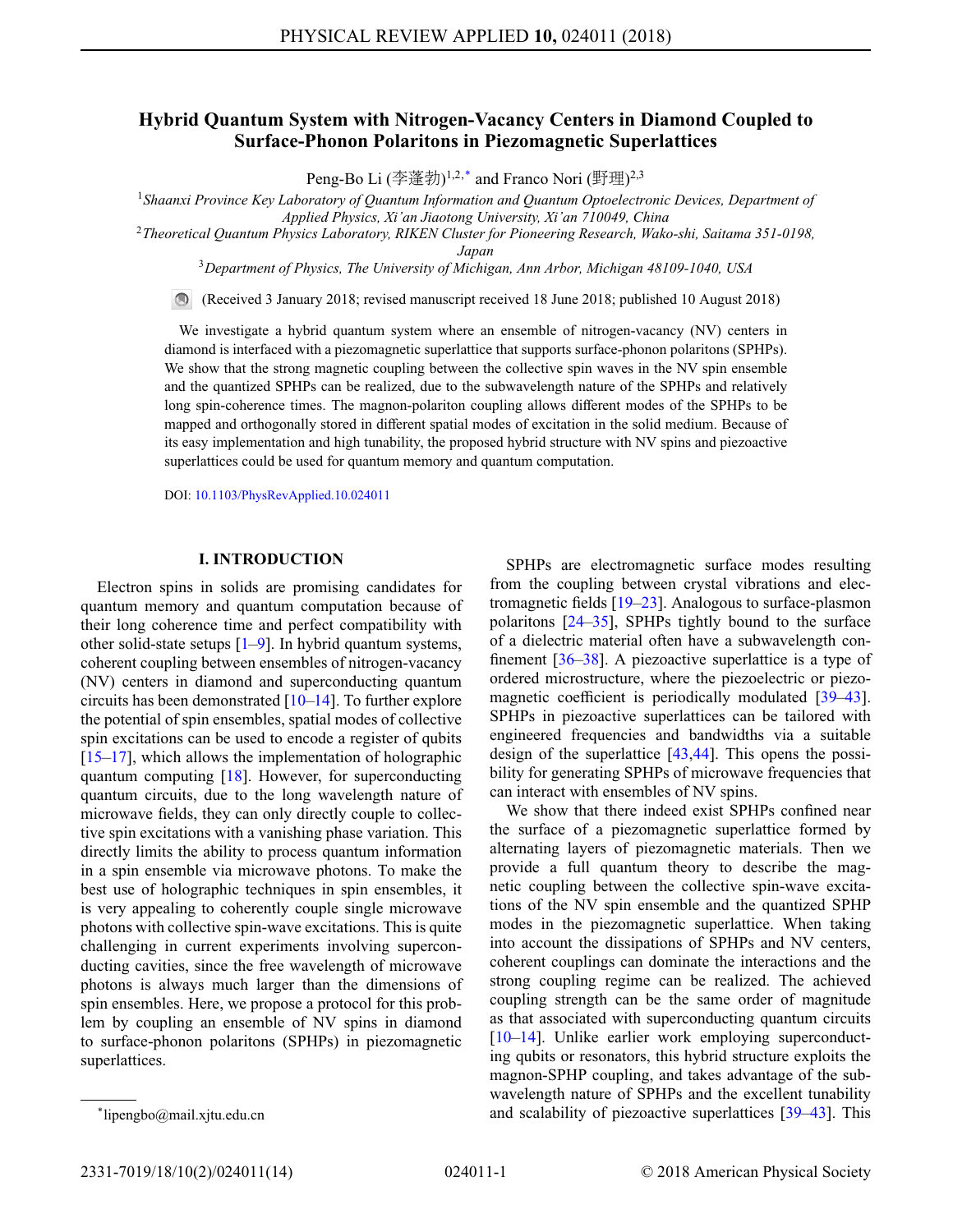<span id="page-1-0"></span>FIG. 1. (a) Schematic of an ensemble of NV centers in a diamond crystal located on the surface of a piezomagnetic superlattice with a period  $L = 2d$ , and dimensions  $50 \times 2 \times 0.5$  mm<sup>3</sup>. The surface lies in the *x*-*y* plane, while the SPHPs propagate along the *x* direction, where *x*, *y*, and *z* are the principle axes of the piezomagnetic crystal. Because a uniaxial material is used, we assume that the *z* axis is the optical axis, which defines  $\mu^{(x)} = \mu^{(y)} = \mu_{\perp}$ , and  $\mu^{(z)} = \mu_{\parallel}$ . (b) Schematic of a NV center with its vacancy (V) and nitrogen atom (N), as well as three neighboring carbon atoms (left); energy level diagram of the NV center (right).

strong, and tunable magnon-polariton coupling allows the implementation of holographic techniques with this hybrid structure  $[15-17]$  $[15-17]$ . The combined NV spin and piezomagnetic superlattice approach opens routes for constructing hybrid quantum devices [\[45–](#page-12-8)[54\]](#page-13-0) with solid-state artificial structures, and could have wide applications in a range of fields: from nanophotonics [\[55–](#page-13-1)[59\]](#page-13-2) to quantuminformation processing  $[60-63]$  $[60-63]$ .

#### **II. SETUP**

As sketched in Fig.  $1(a)$ , an ensemble of NV centers in a diamond crystal is positioned above the surface of a semi-infinite periodic structure composed of alternating layers of piezomagnetic materials such as Terfenol-D or  $CoFe<sub>2</sub>O<sub>4</sub>$ . This kind of periodic artificial structure, with the piezomagnetic coefficient being periodically modulated, forms the so-called piezomagnetic superlattice [\[42\]](#page-12-9). In this setup, a negative permeability can be realized, and a type of phonon polariton typically bound to the interface between the surrounding medium and the piezomagnetic material can be created  $[64]$ . A semi-infinite gold  $(Au)$  film is deposited on top of the superlattice, which is used as a broadband antenna for converting the incident microwave field into strongly confined near fields at the gold edge [\[36](#page-12-3)[,65\]](#page-13-6).

We consider a piezomagnetic superlattice formed by Terfenol-D with a period of 1  $\mu$ m. Figures [2\(a\)](#page-1-1) and [2\(b\)](#page-1-1) display the calculated effective permeability  $\mu_{\perp}$  and  $\mu_{\parallel}$ , respectively, of the piezomagnetic superlattice [\[64\]](#page-13-5). As seen, for frequencies  $\omega_{\perp} \leq \omega \leq \omega_{\perp o}$ , the effective permeability  $\mu_{\perp}$  is negative, while  $\mu_{\parallel}$  is positive. The permeability tensor is invariant with respect to rotations about the *z* axis. If we then consider the frequency of a surface polariton of propagation vector  $\vec{k}_p$ , the presence of the rotational symmetry of the permeability tensor means

<span id="page-1-1"></span>

FIG. 2. (a),(b) Calculated effective permeability in the piezomagnetic superlattice formed by Terfenol-D with a period of 1  $\mu$ m. (c),(d) Dispersion relation of SPHPs on a plane interface between vacuum and the piezomagnetic superlattice.

that the frequency must be independent of the orientation of the in-plane wavevector  $\vec{k}_p$  relative to the *x* and *y* axes [\[20,](#page-11-8)[23\]](#page-12-0). Therefore, the surface-polariton dispersion relation is independent of the direction of  $\vec{k}_p$ .

To derive the form of the dispersion relation, with no loss of generality, we may assume that the propagation vector  $\vec{k}_p$  lies along the *x* direction [\[20](#page-11-8)[,23\]](#page-12-0). Figures [2\(c\)](#page-1-1) and  $2(d)$  show the dispersion relation for SPHPs propagating along the interface between vacuum and the piezomagnetic superlattice [\[64\]](#page-13-5). We find that, in the spectral gap, the in-plane wavevector is purely real, while the wave vector normal to the surface is purely imaginary [\[66](#page-13-7)[,67\]](#page-13-8). Thus, the fields remain localized and only propagate along the interface. Based on the results in Fig.  $2(d)$ , we estimate that the wavelength for the SPHP of frequency  $\omega \sim 2\pi \times$ 3.4 GHz is about  $\lambda_p \sim 6$  mm, which is about one order smaller than the free-space wavelength ( $\lambda_0 \sim 9$  cm) or that of microwave photons in a superconducting cavity. In this case, the effective volume of the electromagnetic fields can be significantly reduced near the SPHP resonance, which leads to a strong field enhancement.

We assume the SPHPs propagate along the *x* direction with the surface normal along the *z* axis. The SPHPs can be approximated as TE fields with the magnetic field in the *x*-*z* plane. In this case, the quantized magnetic field of the SPHP with mode  $\vec{k}$  becomes [\[64\]](#page-13-5)

$$
\vec{B}_{\vec{k}} = \sqrt{\frac{\hbar \omega(\vec{k}) \mu_0}{2S}} \vec{b}_{\vec{k}}(z) \hat{a}_{\vec{k}} e^{ik_p x - i\omega(\vec{k})t} + \text{H.c.}, \quad (1)
$$

where  $\omega(\vec{k})$  is the frequency, *S* is the quantization area, and  $\hat{a}_{\vec{k}}$  is the destruction operator for mode  $\vec{k}$ . The polarization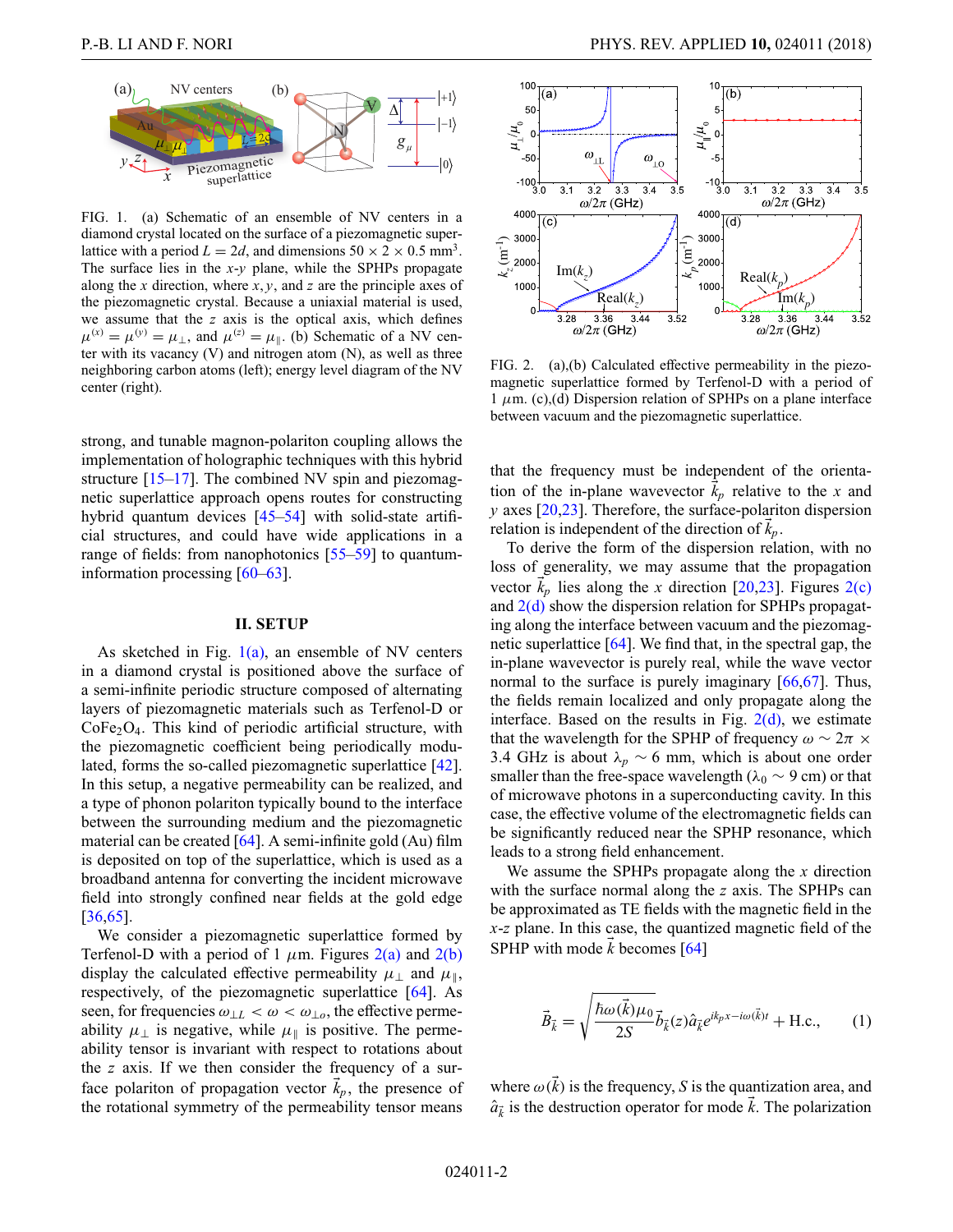vector  $\vec{b}_{\vec{k}}(z)$  is given by [\[64\]](#page-13-5)

$$
\vec{b}_{\vec{k}}(z) = \mathcal{L}^{-1/2}(\vec{k})e^{-\text{Im}(k_z)z} \left(\vec{e}_x - \frac{k_p}{k_z}\vec{e}_z\right). \tag{2}
$$

Here  $\mathcal{L}(\vec{k})$  is the effective length of the mode, which depends on the geometry and magnetic response of the superlattice, and  $\vec{e}_x$  and  $\vec{e}_z$  are the unit vectors in the *x* and *z* directions.

#### **III. COUPLING SPHP MODES TO SPIN WAVES**

We now proceed to consider the coupling between NV spins and SPHPs. NV centers in diamond consist of a substitutional nitrogen atom and an adjacent vacancy, which have a spin  $S = 1$  ground state, with zero-field splitting  $D = 2\pi \times 2.87$  GHz, between the  $|m_s = \pm 1\rangle$  and  $|m_s =$ 0) states. For moderate applied magnetic fields  $(B<sub>z</sub>$  about several millitesla, and compatible with the SPHP modes), which cause Zeeman shifts of the states  $|m_s = \pm 1\rangle$ , one of the spin transitions of the NV center can be tuned into resonance with the SPHP mode. This allows us to isolate a two-level subsystem comprising  $|m_s = 0\rangle$  and  $|m_s = +1\rangle$ , as shown in Fig.  $1(b)$ .

The interaction of a single NV center located at  $\vec{r}_0$  with the total magnetic field can be written as

$$
\hat{H}_{\rm NV} = \hbar D \hat{S}_z^2 + \mu_B g_s B_z \hat{S}_z + \mu_B g_s \vec{B}_{\vec{k}}(\vec{r}_0) \cdot \hat{\vec{S}}, \quad (3)
$$

with  $g_s = 2$  the Landé factor of the NV center,  $\mu_B$  the Bohr magneton, and  $\hat{S}$  the spin operator of the NV center. Under the condition  $|\Delta/2 + D - \omega(\vec{k})| \ll \Delta/2$ , with  $\Delta = 2\mu_B g_s B_z/\hbar$ , we can neglect the state  $|m_s = -1\rangle$ , due to the external field moving it far out of resonance. Then we can derive the following Hamiltonian that describes the interaction between a single NV spin and a SPHP mode *k* [\[64\]](#page-13-5):

$$
\hat{\mathcal{H}}_{\vec{k}} = \frac{1}{2} \hbar \omega_0 \hat{\sigma}_z + \hbar \omega (\vec{k}) \hat{a}_{\vec{k}}^{\dagger} \hat{a}_{\vec{k}} \n+ \frac{\hbar g_\mu (\vec{k}, z_0)}{\sqrt{S}} \hat{\sigma}_+ \hat{a}_{\vec{k}} e^{ik_p x_0} + \text{H.c.,}
$$
\n(4)

with  $\hat{\sigma}_z = |+1\rangle\langle +1| - |0\rangle\langle 0|, \hat{\sigma}_+ = |+1\rangle\langle 0|, \hbar\omega_0 = \hbar D +$  $\mu_B g_s B_z$ , and

$$
g_{\mu}(\vec{k},z_0) = \frac{\mu_B g_s}{2} \sqrt{\frac{\omega(\vec{k})\mu_0}{\hbar \mathcal{L}(\vec{k})}} e^{-\text{Im}(k_z)z_0}.
$$
 (5)

We now consider the coupling between the NV spin ensemble and the SPHP modes. As depicted in Fig.  $1(a)$ , an ensemble of NV centers is doped into a diamond crystal of thickness  $h$ , and located at positions  $\vec{r}_i$ , each of which with a fixed quantization axis pointing along one of the four possible crystallographic directions. If the orientations are equally distributed among the four possibilities, and the external field is homogeneous, then a quarter of the NV spins can be made resonant with the SPHP mode. In such a case, we have the following Hamiltonian for *N* NV spins in the resonant subensemble interacting with the quantized surface mode *k* :

$$
\hat{\mathcal{H}}_{\vec{k}}^N = \sum_{i=1}^N \frac{1}{2} \hbar \omega_i \hat{\sigma}_z^i + \hbar \omega (\vec{k}) \hat{a}_{\vec{k}}^\dagger \hat{a}_{\vec{k}} \n+ \sum_{i=1}^N \frac{\hbar g_\mu(\vec{k}, z_i)}{\sqrt{S}} (\hat{\sigma}_+^i \hat{a}_{\vec{k}} e^{ik_p x_i} + \text{H.c.}),
$$
\n(6)

where  $\omega_i = \omega_0 + \delta_i$ , and  $\delta_i$  are random offsets accounting for the inhomogeneous broadening of the spin ensemble. These inhomogeneous broadening terms are usually on the order of megahertzs, whose effect can be described by spin dephasing.

To further simplify the model, we introduce the collective operators for the spin-wave modes in the NV ensemble

$$
\hat{S}_{\vec{k}}^{\dagger} = \frac{1}{\sqrt{N}g_{\mu}^{N}(\vec{k})} \sum_{i=1}^{N} g_{\mu}(\vec{k}, z_i) \hat{\sigma}_{+}^{i} e^{ik_{p}x_i}, \tag{7}
$$

with  $g_{\mu}^N(\vec{k}) = \sqrt{\sum_{i=1}^N |g_{\mu}(\vec{k}, z_i)|^2/N}$ . These spin-wave modes are orthogonal if the size of the diamond is much larger than the wavelength of the SPHP modes, and the separation between the NV spins is smaller than the SPHP wavelength. We consider the commutator  $[\hat{S}_{\vec{k}_i}, \hat{S}_{\vec{k}_j}^{\dagger}] \equiv D(\vec{k}_j - \vec{k}_i)$  in the fully polarized limit. We find that

$$
D(\vec{k}_j - \vec{k}_i) \sim \frac{1}{N} \int_{-l/2}^{l/2} e^{-i(k_{p,i} - k_{p,j})x} dx, \tag{8}
$$

with *l* the extent of the sample along the *x* direction. When  $\Delta k = k_{p,i} - k_{p,j} = 2\pi/l$ , the mode overlap  $D(\vec{k}_j - \vec{k}_j)$  $\vec{k}_i$ ) = 0, which means the spin-wave modes in the strongly polarized limit are orthogonal.

Then we have the following effective interaction Hamiltonian between the SPHP mode  $\hat{a}_{\vec{k}}$  and the spin wave  $\hat{S}_{\vec{k}}$ :

<span id="page-2-0"></span>
$$
\hat{\mathcal{H}}_{\vec{k}}^I = \hbar G^N_\mu(\vec{k}) (\hat{S}_{\vec{k}}^\dagger \hat{a}_{\vec{k}} + \text{H.c.}). \tag{9}
$$

Here the collective coupling strength is given by

$$
G_{\mu}^{N}(\vec{k}) = g_{\mu}^{N}(\vec{k}) \sqrt{\frac{N}{S}} = \sqrt{\frac{1}{S} \sum_{i=1}^{N} |g_{\mu}(\vec{k}, z_{i})|^{2}}
$$

$$
= \frac{1}{2} \sqrt{n \int_{0}^{h} |g_{\mu}(\vec{k}, z)|^{2} dz},
$$
(10)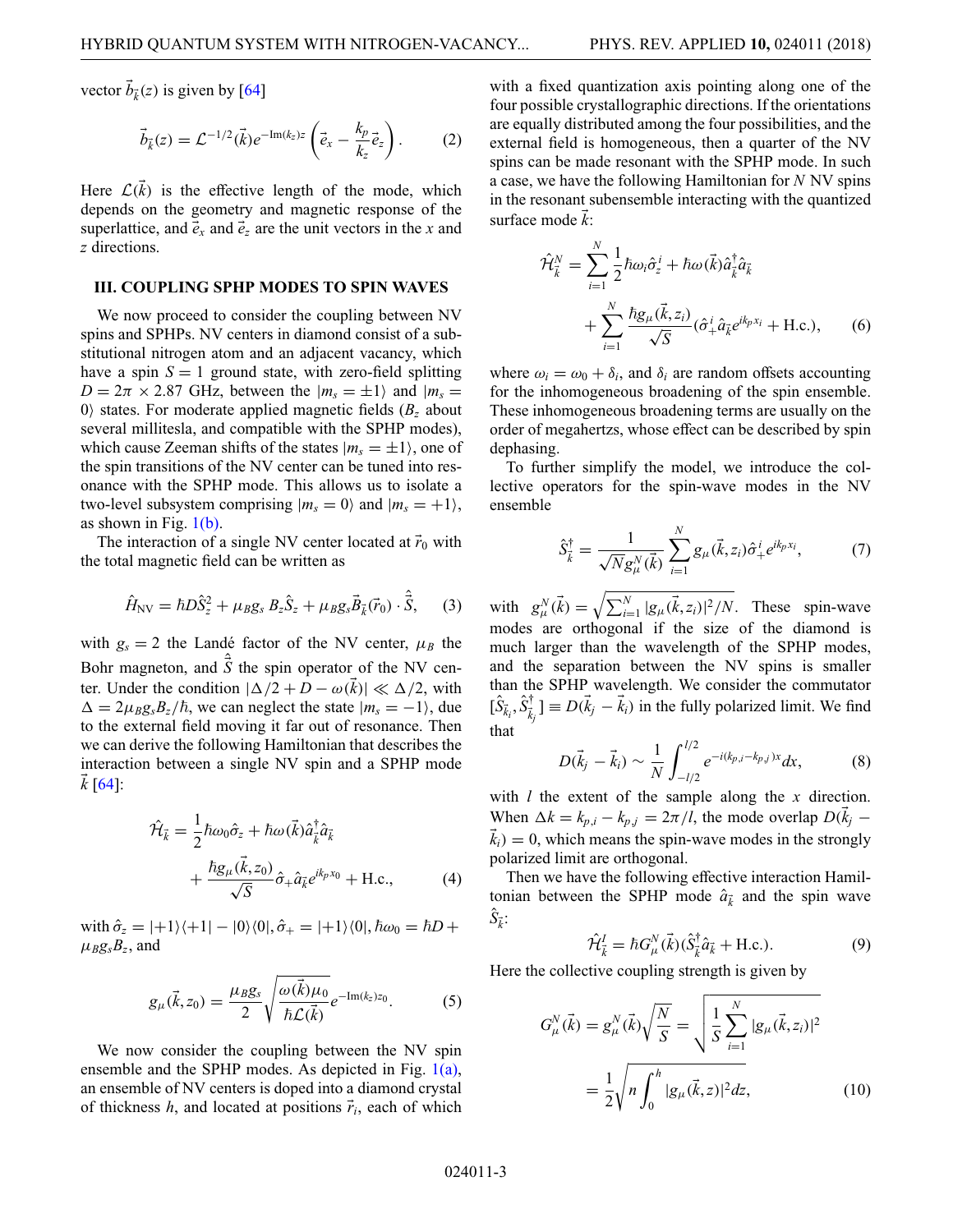where we assume a continuum of layers in the *z* direction with a thickness *h*, and a volume density of NV spins  $n = \frac{4N}{(Sh)}$ . Obviously, the effective coupling strength between the NV spins and the quantized surface field is enhanced by a factor of  $\sqrt{n}$ . According to Eq. [\(9\),](#page-2-0) the SPHP mode and the spin-wave mode behave as two coupled oscillators with a coupling strength  $G_{\mu}^{N}(\vec{k})$ . This allows any states of the two systems to be interchangeably mapped between them.

It is very useful to compare the coupling between NV spins and SPHPs with that between spin ensembles and other setups  $[10-12,14]$  $[10-12,14]$  $[10-12,14]$ . In this hybrid system, the surfacepolariton modes are coupled to collective electron-spinwave excitations in the spin ensemble, in direct contrast with other setups involving superconducting qubits or resonators  $[10-12,14]$  $[10-12,14]$  $[10-12,14]$ . For the latter, only the collective spin excitations with a vanishing phase variation are employed, because of the long wavelength nature of microwave fields. However, in our proposed device, even though it works in the microwave range, the spatial modes of spin excitations must be considered, due to the subwavelength nature of the SPHPs. This will be very useful for holographic quantum computation with spin ensembles, which employs collective spin-wave excitations to encode a register of qubits [\[15](#page-11-4)[–18\]](#page-11-6).

In Fig. [3,](#page-3-0) we plot the calculated single-spin coupling constant  $g_{\mu}(\vec{k}, z)$  and the collective coupling  $G_{\mu}^{N}(\vec{k})$  as a function of the frequency within the negative gap. From Fig.  $3(a)$ , we find that obviously  $g_\mu$  varies with the distance *z* and decreases as *z* increases, which indicates that the SPHP modes decay exponentially along the direction normal to the interface. Figure  $3(b)$  shows that the collective coupling strength  $G^N_\mu(\vec{k})$  depends strongly on the thickness *h* but tends to saturate for thick enough crystals. When  $\omega \sim 2\pi \times 3.4$  GHz, the collective coupling strength can reach  $2\pi \times 9$  MHz. This coupling strength is comparable

<span id="page-3-0"></span>

FIG. 3. (a) Coupling constant  $g_{\mu}(\vec{k},z)$  of a single NV spin for different positions *z* interacting with a SPHP mode with the wavevector  $\vec{k}$ . (b) Collective coupling constant  $G_{\mu}^{N}(\vec{k})$  of a NV center ensemble in a diamond crystal with dimensions  $20 \times 2 \times$ *h* mm<sup>3</sup> and a density of  $n \sim 2 \times 10^6 \ \mu m^{-3}$  (about 6 ppm) [\[10,](#page-11-2)[12\]](#page-11-9) for different values of thickness *h*. Other parameters are chosen as those in Fig. [2.](#page-1-1)

to that of a NV spin ensemble coupled to a superconducting flux qubit  $[11,14]$  $[11,14]$  or a coplanar waveguide cavity [\[10,](#page-11-2)[12\]](#page-11-9).

In actual crystals, due to scattering, absorption, and other process, the decay of the SPHP mode  $(\kappa_{\text{SPHP}})$  should be taken into consideration  $[64]$ . It has been shown  $[20]$ that the decay of the SPHP mode is frequency dependent, and near the SPHP resonance frequency, the SPHP decay is approximately equal to the damping constant of the crystal. For piezomagnetic crystals like Terfenol-D or  $CoFe<sub>2</sub>O<sub>4</sub>$ , the damping constant can be approximated as  $\Gamma \sim 0.001\omega_0$  [\[41\]](#page-12-10), with  $\omega_0$  the resonance frequency for the SPHP mode. In this case, we can estimate the decay of the SPHP mode as  $\kappa_{\text{SPHP}} \sim 2\pi \times 3.4$  MHz. To further increase the *Q* factor of the surface modes so that the strong-coupling regime can be entered more easily, two main strategies can be pursued. The first concentrates on reducing the damping of the material. The second exploits cavities incorporated into superlattice structures [\[57,](#page-13-9)[58](#page-13-10)[,61\]](#page-13-11), which can combine the benefits of a high *Q* factor and small mode volume.

For NV spins, the  $T_2$  time for a spin ensemble may be reduced to  $T_2^*$  because of interactions with nearby lattice nuclei and paramagnetic impurities [\[64\]](#page-13-5). The hyperfine interaction with lattice  ${}^{13}$ C will be detrimental to the electron spin coherence, but this can be overcome when using isotopically purified  ${}^{12}$ C diamond. For  ${}^{14}$ N nuclear spin, due to its long relaxation time, the nuclear spin does not lead to decoherence but can actually be used as a resource for quantum memory. Recent experiments demonstrate that the dephasing time for a NV spin ensemble is still in the microsecond range, with  $\gamma_s \sim 2\pi \times 3$  MHz [\[10\]](#page-11-2). If other methods, such as the spin-echo techniques, are used [\[68\]](#page-13-12), then the spin-dephasing time will be extended from  $T_2^*$  to  $T_2$ , which is close to the intrinsic spin-coherence time (on the order of kilohertz).

A useful measure of the coupling efficiency is the cooperativity  $C = (G_{\mu}^{N})^2/(\gamma_s \kappa_{\text{SPHP}})$ . The strong coupling regime can be reached if the collective coupling strength  $G_{\mu}^{\overline{N}}(\vec{k})$  exceeds both the electronic spin-dephasing rate  $\gamma_s$ and the intrinsic damping rate of the SPHP mode  $\kappa_{\text{SPHP}}$ ,  $G_{\mu}^{N}(\vec{k}) > \{\gamma_s, \kappa_{\text{SPHP}}\}, \text{ i.e., } C > 1. \text{ Figure 4(a) shows the}$  $G_{\mu}^{N}(\vec{k}) > \{\gamma_s, \kappa_{\text{SPHP}}\}, \text{ i.e., } C > 1. \text{ Figure 4(a) shows the}$  $G_{\mu}^{N}(\vec{k}) > \{\gamma_s, \kappa_{\text{SPHP}}\}, \text{ i.e., } C > 1. \text{ Figure 4(a) shows the}$ cooperativity decreasing as the superlattice period  $L =$ 2*d* increases. In our hybrid magnon-polariton system, we choose  $L = 2d = 1$  µm, and obtain  $C \sim 90$  with a moderate spin-dephasing rate. Moreover, in Fig. [4\(b\),](#page-4-0) we plot the eigenfrequencies  $\omega_+$  of the coupled magnon-polariton system as the spin-transition frequency is varied through resonance with the SPHP mode by changing the Zeeman splitting. The avoided crossing with a clear splitting shows that the magnon mode strongly couples to the SPHP mode.

We now consider the preparation and detection of the relevant states of the hybrid system. NV centers can be prepared in their ground spin state  $|m_s = 0\rangle$  by using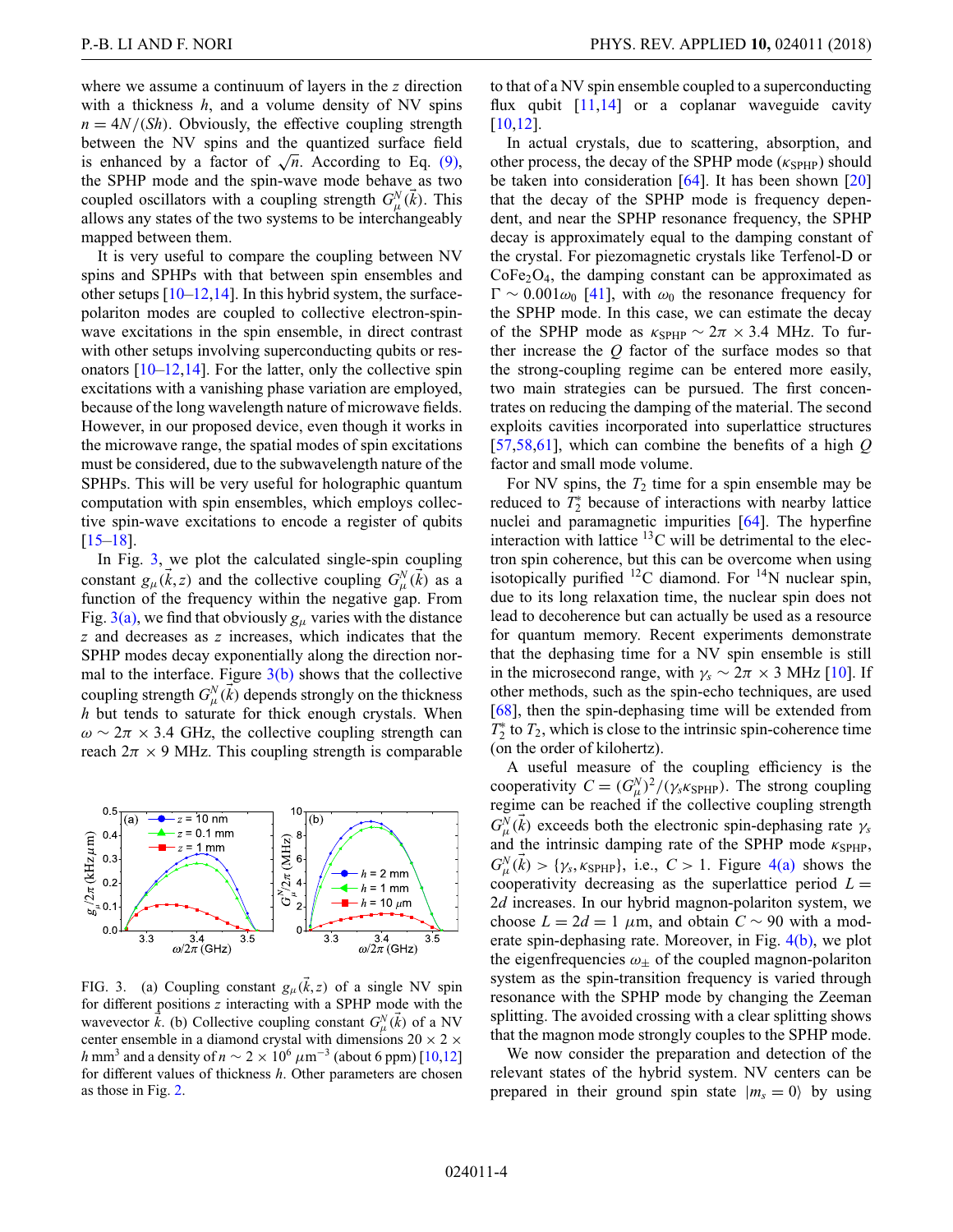<span id="page-4-0"></span>

FIG. 4. (a) Cooperativity *C* as a function of the superlattice period  $L = 2d$ . Here  $\kappa_{\text{SPHP}} \sim 0.001 \omega_{\perp L}$ , and  $h = 1$  mm. Other parameters are chosen the same as those in Fig. [3.](#page-3-0) (b) Eigenfrequencies of the coupled magnon-polariton system. Here  $G_{\mu}^{N} =$  $2\pi \times 9$  MHz,  $\gamma_s \sim 0.2$   $G^N_\mu$ , and  $\kappa_{\rm SPHP} \sim 0.3$   $G^N_\mu$ .

the spin-selective optical-pumping method [\[17\]](#page-11-5). As for SPHPs, it is possible to excite a SPHP mode with a fixed wave vector by applying the edge-launching or edgecoupling method [\[36](#page-12-3)[,69\]](#page-13-13). Actually, a recent experiment [\[65\]](#page-13-6), has demonstrated that SPHPs with the plane-wave propagation can be launched at the edge of a semi-infinite gold film deposited on top of a hexagonal boron nitride slab. Therefore, we may envision that, in principle, the same approach can be used in our setup to excite a planewave SPHP mode in a piezomagnetic superlattice. In this way, the SPHP mode with the propagating wave vector  $\vec{k}_p$  can produce a continuous-wave magnetic field near the surface, which will strongly couple to the collective spinwave mode described by  $\hat{S}_{\vec{k}}$ . Then, the state of a SPHP mode will be mapped to a specific spin wave. Excitations stored in this way may be detected by applying a gradient pulse that converts a particular spin wave back into a uniform transverse magnetization  $[15-17]$  $[15-17]$ . As demonstrated in recent experiments [\[9](#page-11-1)[,70\]](#page-13-14), a direct measurement of the spin polarization can be realized by optically detected magnetic resonance.

### **IV. STORAGE OF DIFFERENT SPHP MODES**

Since the *k* modes of the spin ensemble in the strongly polarized limit behave as a large number of independent harmonic oscillators, it is possible to orthogonally store multiple SPHP modes in these spin-wave modes with the magnon-polariton coupling. We consider the storage of two different SPHP modes with the propagation vectors  $k_1$  and  $k_2$ , and the polariton operators  $\hat{a}_{\vec{k}_1}$  and  $\hat{a}_{\vec{k}_2}$ . As described above, the propagation vectors should satisfy  $|k_1 - k_2| = 2\pi/l \sim 314$  to ensure that the corresponding spin-wave modes are orthogonal. Based on the results given in Figs.  $2(b)$  and  $3(b)$ , we find that these modes exist and can strongly couple to the spin waves. So if the SPHP modes  $k_1$  and  $k_2$  are excited by, for instance, the edgelaunching method, then with the interaction described by Eq. [\(9\),](#page-2-0) we can map the states of the SPHP modes into

the collective spin-wave modes  $\hat{S}_{\vec{k}_1}$  and  $\hat{S}_{\vec{k}_2}$ , through the swap gate  $\hat{U}_{sw} = e^{-i\hat{\mathcal{H}}_{\vec{k}}^I T_{\pi/2}/\hbar}$ , with  $T_{\pi/2} = \pi/(2G_{\mu}^N)$ . In principle, the above procedure can apply to the general multimode storage case.

### **V. CONCLUSIONS**

We propose a hybrid quantum device where an ensemble of NV centers in a diamond crystal is interfaced with a piezomagnetic superlattice supporting SPHPs. We show that the magnetic coupling between the collective spin waves and SPHPs can be tailored through a suitable design of the piezomagnetic superlattice. This strong magnonpolariton coupling allows us to implement the holographic techniques with this hybrid device. Such a device could also be used as a coherent interface for other quantum systems such as superconducting qubits, cold atoms, and polar molecules.

### **ACKNOWLEDGEMENT**

P.B.L. acknowledges helpful discussions with Peter Rabl, Carlos Sánchez Muñoz, Zhou Li, and Jiteng Sheng. P.B.L was supported by the NSFC under Grants No. 11774285 and 11474227. F.N. was supported in part by the MURI Center for Dynamic Magneto-Optics via the Air Force Office of Scientific Research (AFOSR) (FA9550- 14-1-0040), Army Research Office (ARO) (Grant No. 73315PH), Asian Office of Aerospace Research and Development (AOARD) (Grant No. FA2386-18-1-4045), Japan Science and Technology Agency (JST) (the ImPACT program and CREST Grant No. JPMJCR1676), Japan Society for the Promotion of Science (JSPS) (JSPS-RFBR Grant No. 17-52-50023), RIKEN-AIST Challenge Research Fund, and the John Templeton Foundation.

## **APPENDIX A: THEORY OF SURFACE-PHONON POLARITONS IN PIEZOMAGNETIC SUPERLATTICES**

### **1. Phonon polaritons in a piezomagnetic superlattice**

We study electromagnetic waves propagating in a semiinfinite periodic structure composed of alternating layers of piezomagnetic materials such as Terfenol-D or  $CoFe<sub>2</sub>O<sub>4</sub>$ . This kind of periodic artificial structure, with the piezomagnetic coefficient being periodically modulated, forms the so-called piezomagnetic superlattice [\[42\]](#page-12-9). In this artificial microstructure, the lattice vibrations will induce spin waves because of the piezomagnetic effect. Because the produced spin waves will in turn emit electromagnetic waves that interfere with the original electromagnetic waves, the lattice vibration will couple strongly with the electromagnetic waves, leading to polariton excitations. Near the piezomagnetic polariton resonance, an effective negative permeability can be implemented.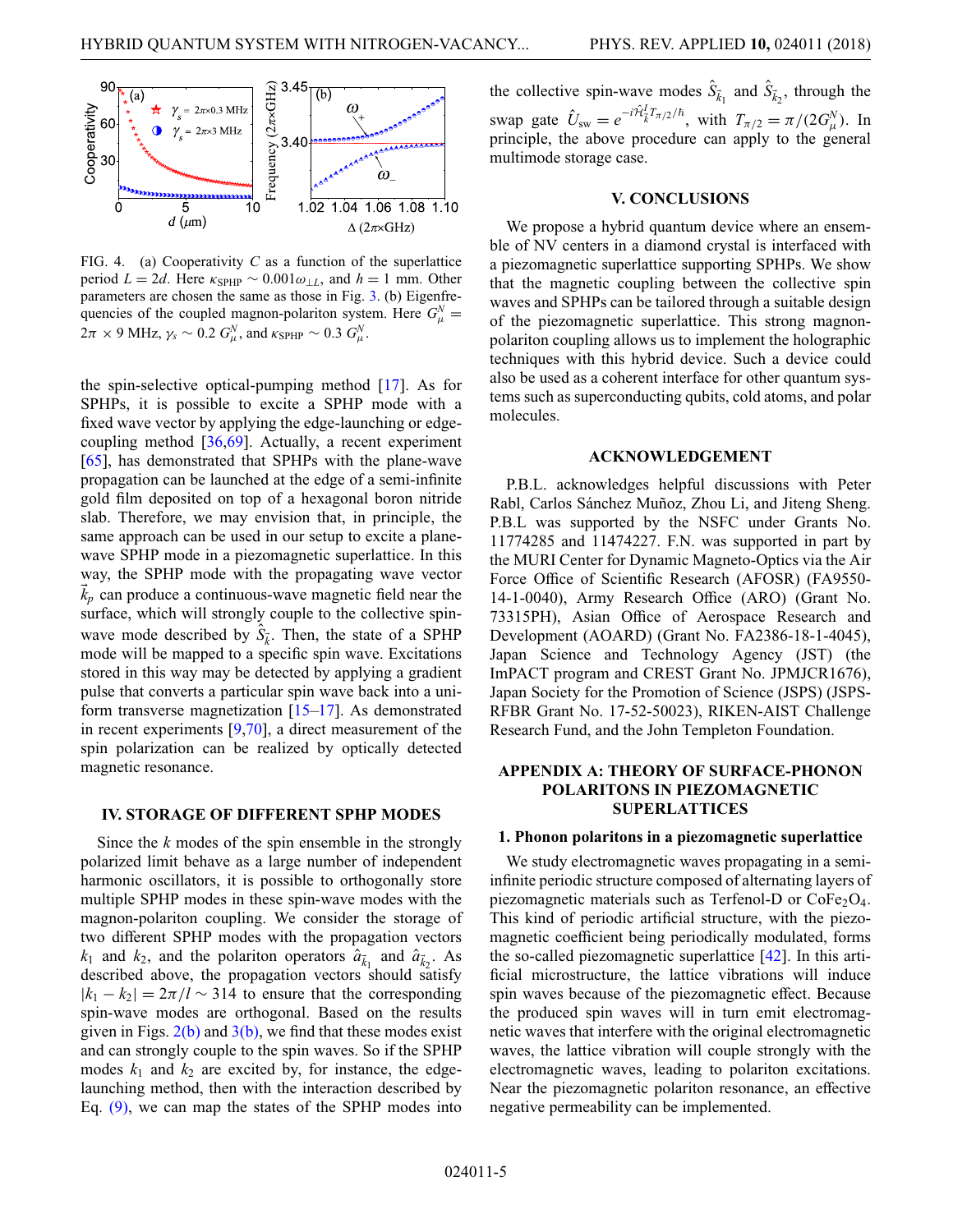As displayed in Fig. [1,](#page-1-0) the piezomagnetic superlattice is arranged along the *x* axis, and we assume the transverse dimensions are very large compared with an acoustic wavelength so that a one-dimensional model is valid. The piezomagnetic equations describing the interaction between electromagnetic waves and acoustic waves are [\[42,](#page-12-9)[71](#page-13-15)[,72\]](#page-13-16)

$$
T_{ij} = c_{ijkl} u_{kl} + q_{ijk} H_k, \tag{A1}
$$

$$
B_i = \mu_{ik}^s H_k - q_{ikl} u_{kl}, \tag{A2}
$$

where  $T_{ij}$ ,  $B_i$ ,  $H_k$  are the stress tensor, magnetic displacement, and magnetic field; *cijkl*, *ukl*, *qijk* are the elastic tensor, strain tensor, and piezomagnetic coefficient;  $\mu_{ik}^s$  is the static magnetic permeability. The piezomagnetic coefficient is periodically modulated with the form

$$
q(x) = \begin{cases} +q & \text{in positive domains} & (0 \le x < d), \\ -q & \text{in negative domains} & (d \le x < 2d). \end{cases}
$$
 (A3)

From Newton's law  $\rho \partial^2 u_j / \partial t^2 = (\partial / \partial x_i) T_{ij}$ , we have

$$
\rho \frac{\partial^2 u_j}{\partial t^2} = c_{ijkl} \frac{\partial^2 u_k}{\partial x_i \partial x_l} + \frac{\partial [q_{ijk}(x)H_k]}{\partial x_i}, \quad \text{(A4)}
$$

with  $u_i$  being the displacement along the Cartesian coordinate  $x_i$  ( $x_1 = x, x_2 = y, x_3 = z$ ), and  $\rho$  the mass density. If the  $x_1$ - $x_2$  plane is taken as the isotropic plane of materials, the piezomagnetic tensor matrix can be written in the Voigt form [\[42](#page-12-9)[,71](#page-13-15)[,72\]](#page-13-16)

$$
q = \left(\begin{array}{cccccc} 0 & 0 & 0 & 0 & q_{15} & 0 \\ 0 & 0 & 0 & q_{15} & 0 & 0 \\ q_{31} & q_{31} & q_{33} & 0 & 0 & 0 \end{array}\right) \tag{A5}
$$

and the elastic coefficient has the form [\[42](#page-12-9)[,71](#page-13-15)[,72\]](#page-13-16)

$$
C = \begin{pmatrix} c_{11} & c_{12} & c_{13} & 0 & 0 & 0 \\ c_{12} & c_{11} & c_{13} & 0 & 0 & 0 \\ c_{13} & c_{13} & c_{33} & 0 & 0 & 0 \\ 0 & 0 & 0 & c_{44} & 0 & 0 \\ 0 & 0 & 0 & 0 & c_{44} & 0 \\ 0 & 0 & 0 & 0 & 0 & c_{66} \end{pmatrix}.
$$
 (A6)

The static magnetic permeability tensor is

$$
\mu = \begin{pmatrix} \mu_{11}^s & 0 & 0 \\ 0 & \mu_{11}^s & 0 \\ 0 & 0 & \mu_{33}^s \end{pmatrix} .
$$
 (A7)

With the above equations we can solve the piezomagnetic problem by using the Fourier transformation. First, we solve a simple one-dimensional model, which can be generalized to a more general case. The piezomagnetic equations pertaining to this case are

$$
T_{11} = c_{11}u_{11} + q_{31}H_3 = c_{11}\frac{\partial u_1}{\partial x} + q_{31}(x)H_3, \quad (A8)
$$

<span id="page-5-1"></span>
$$
B_3 = \mu_{11}^s H_3 - q_{31}(x)u_{11}, \tag{A9}
$$

$$
\rho \frac{\partial^2 u_1}{\partial t^2} = c_{11} \frac{\partial^2 u_1}{\partial x^2} + \frac{\partial [q_{31}(x)H_3]}{\partial x}.
$$
 (A10)

By using the Fourier transformation

$$
u_1(x,t) = \int u(q)e^{i(\omega t - qx)}dq,
$$
  
\n
$$
H_3(x,t) = \int H(k)e^{i(\omega t - kx)}dk,
$$
  
\n
$$
q_{31}(x) = \sum_{m \neq 0} \frac{i(1 - \cos m\pi)}{m\pi} q_{31}e^{-iG_m x}
$$
  
\n
$$
= \sum_{m \neq 0} F_m q_{31}e^{-iG_m x} \text{ where } G_m = m\frac{\pi}{d}, \text{ (A11)}
$$

we have

$$
\int (\rho \omega^2 - c_{11} q^2) u(q) e^{-qx} dq
$$
\n
$$
= -\frac{\partial}{\partial x} \left[ \sum_m F_m q_{31} e^{-iG_m x} \int H(k) e^{-ikx} dk \right]
$$
\n
$$
= -\int \sum_m F_m q_{31} (-i)(k + G_m) H(k) e^{-i(k + G_m)x} dk.
$$
\n(A12)

For photons with long wavelength  $k \to 0$  or  $k \ll G_m$ , Eq. [\(A12\)](#page-5-0) becomes

<span id="page-5-0"></span>
$$
\int (\rho \omega^2 - c_{11} q^2) u(q) e^{-qx} dq
$$
  
= 
$$
\sum_m iF_m q_{31} G_m H(k) e^{-i(k + G_m)x}.
$$
 (A13)

In order to make the two sides equal,  $q = k + G_m$  must be satisfied. Then we have

$$
u_1(q = k + G_m) = iF_m q_{31} \frac{G_m}{\rho \omega^2 - c_{11} G_m^2} H(k) \quad (A14)
$$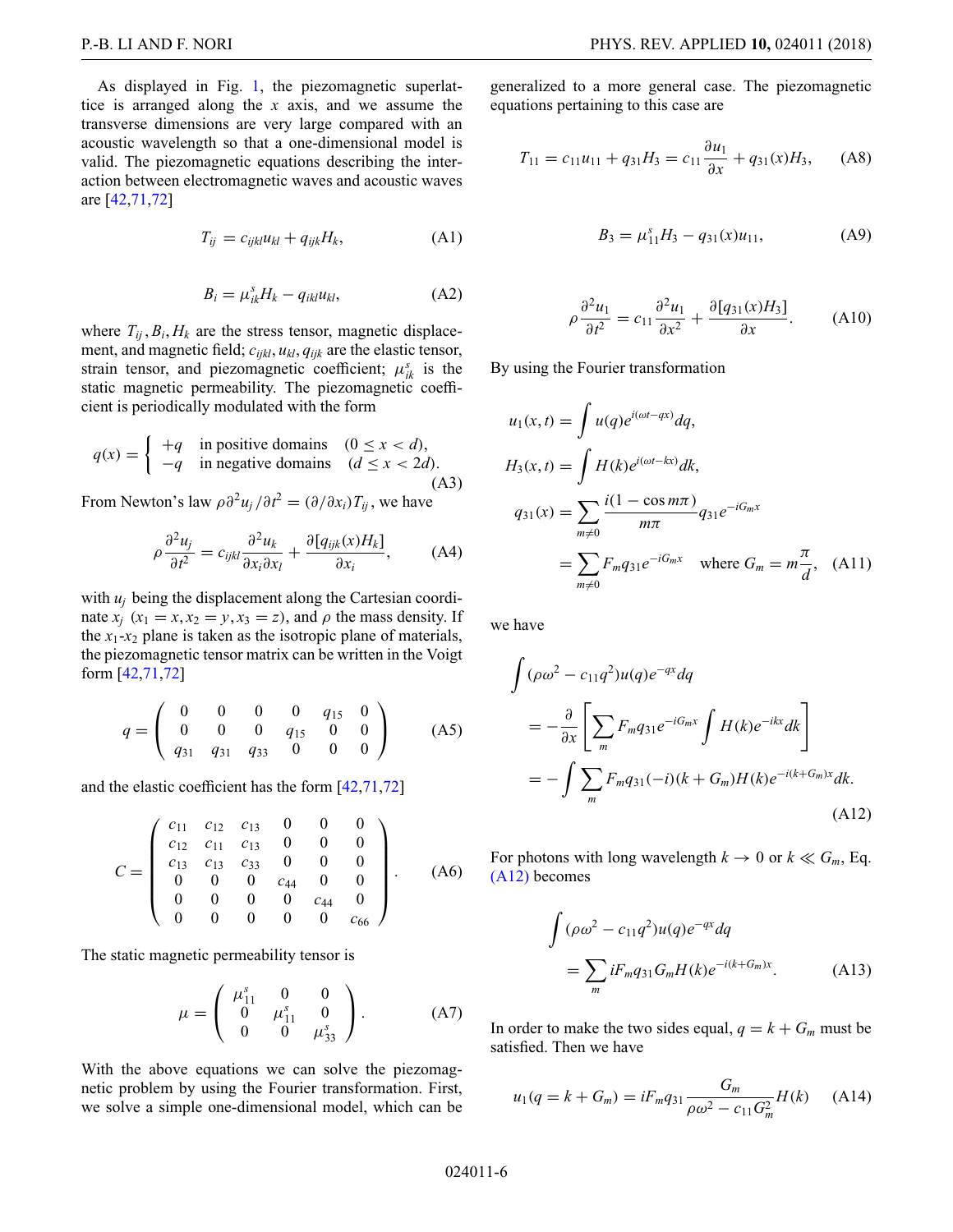and

$$
u_{11}(x,t) = \int \left[ F_m q_{31} \frac{G_m^2}{\rho \omega^2 - c_{11} G_m^2} H(k) e^{i(\omega t - kx)} e^{-iG_m x} \right] dk
$$
  
=  $F_m q_{31} \frac{G_m^2}{\rho \omega^2 - c_{11} G_m^2} e^{-iG_m x} H_3(x,t)$   
=  $\varphi(x) H_3(x,t)$ . (A15)

Substituting Eq.  $(A15)$  into Eq.  $(A10)$ , we have

$$
B_3 = \mu_{11}^s H_3 - q_{31}(x)\varphi(x)H_3(x, t)
$$
  
=  $\mu(x)\mu_0 H_3(x, t).$  (A16)

For long wavelength  $k \to 0$ , the piezomagnetic superlattice can be assumed to be homogeneous, and the space average value of  $\mu(x)$  should be used [\[40\]](#page-12-11):

$$
\tilde{\mu}_{\perp}(\omega) = \mu_{\perp}(\omega)\mu_0
$$
\n
$$
= \mu_{11}^s + \frac{1}{2d} \int_0^{2d} \mu(x) dx
$$
\n
$$
= \mu_{11}^s + \frac{q_{31}^2/d^2 \rho}{\omega_{\perp L}^2 - \omega^2}
$$
\n
$$
= \mu_{11}^s \frac{\omega_{\perp o}^2 - \omega^2}{\omega_{\perp L}^2 - \omega^2},
$$
\n(A17)

with

$$
\omega_{\perp L}^2 = c_{11} \pi^2 / \rho d^2, \tag{A18}
$$

$$
\omega_{\perp o}^2 = \omega_{\perp L}^2 + q_{31}^2 / d^2 \rho \mu_{11}^s. \tag{A19}
$$

Based on the same reasoning [\[42\]](#page-12-9), we obtain the following relations:

$$
\mu_{\parallel}(\omega) = \mu_{33}^s / \mu_0 \frac{\omega_{\parallel o}^2 - \omega^2}{\omega_{\parallel L}^2 - \omega^2},
$$
 (A20)

$$
\omega_{\parallel L}^2 = c_{33}\pi^2/\rho d^2,\tag{A21}
$$

$$
\omega_{\parallel o}^2 = \omega_{\parallel L}^2 + q_{33}^2 / d^2 \rho \mu_{33}^s. \tag{A22}
$$

Therefore, the effective magnetic permeability tensor is

$$
\mu(\omega) = \begin{pmatrix} \mu_{\perp}(\omega) & 0 & 0 \\ 0 & \mu_{\perp}(\omega) & 0 \\ 0 & 0 & \mu_{\parallel}(\omega) \end{pmatrix} .
$$
 (A23)

#### **2. The surface-phonon-polariton dispersion relation**

<span id="page-6-0"></span>We now discuss the electromagnetic waves propagating at the boundary between vacuum ( $\epsilon_1 = 1, \mu_1 = 1$ ) and the piezomagnetic superlattice ( $\epsilon_2, \mu_{\perp}, \mu_{\parallel}$ ). The permeability tensor is invariant with respect to rotations about the *z* axis. If we consider the frequency of a surface polariton of propagation vector  $\vec{k}_p$ , the presence of the rotational symmetry of the permeability tensor means that the frequency must be independent of the orientation of the in-plane wavevector  $\vec{k}_p$  relative to the *x* and *y* axes [\[20,](#page-11-8)[23\]](#page-12-0). Therefore, the surface-polariton dispersion relation is independent of the direction of  $\vec{k}_p$ . We consider the interface described in Fig. [1,](#page-1-0) where the surface lies in the *x*-*y* plane. To derive the form of the dispersion relation, with no loss of generality, we may assume that the propagation vector  $\vec{k}_p$  lies along the *x* direction  $[20,23]$  $[20,23]$ , and look for TE wave solutions of Maxwell's equations in which the magnetic fields vary as the following form in both media  $[23]$ :

$$
\vec{H}_1 = \begin{pmatrix} H_{1x} \\ 0 \\ H_{1z} \end{pmatrix} e^{ik_{p1}x - i\omega t} e^{ik_{1z}z}, \quad (A24)
$$

$$
\vec{H}_2 = \begin{pmatrix} H_{2x} \\ 0 \\ H_{2z} \end{pmatrix} e^{ik_{p2}x - i\omega t} e^{ik_{2z}z}
$$
 (A25)

and the electric fields are in the *y* direction:

$$
\vec{E}_1 = \begin{pmatrix} 0 \\ E_{1y} \\ 0 \end{pmatrix} e^{ik_{p1}x - i\omega t} e^{ik_{1z}z}, \quad (A26)
$$

$$
\vec{E}_2 = \begin{pmatrix} 0 \\ E_{2y} \\ 0 \end{pmatrix} e^{ik_p 2x - i\omega t} e^{ik_{2z}z}.
$$
 (A27)

The  $\vec{k}$  vector parallel to the interface is conserved,

<span id="page-6-1"></span>
$$
k_{p1} = k_{p2} = k_p.
$$
 (A28)

From the boundary condition  $\vec{n} \times (\vec{H}_2 - \vec{H}_1) = 0$ , we have

$$
H_{1x} = H_{2x} = H_x.
$$
 (A29)

The wave numbers in medium 1 satisfy

$$
k_p^2 + k_{1z}^2 = \epsilon_1 \mu_1 k_0^2 = \frac{\omega^2}{c^2}.
$$
 (A30)

From  $\nabla \cdot \vec{B} = 0$ , we have

$$
k_p H_x + k_{1z} H_{1z} = 0.
$$
 (A31)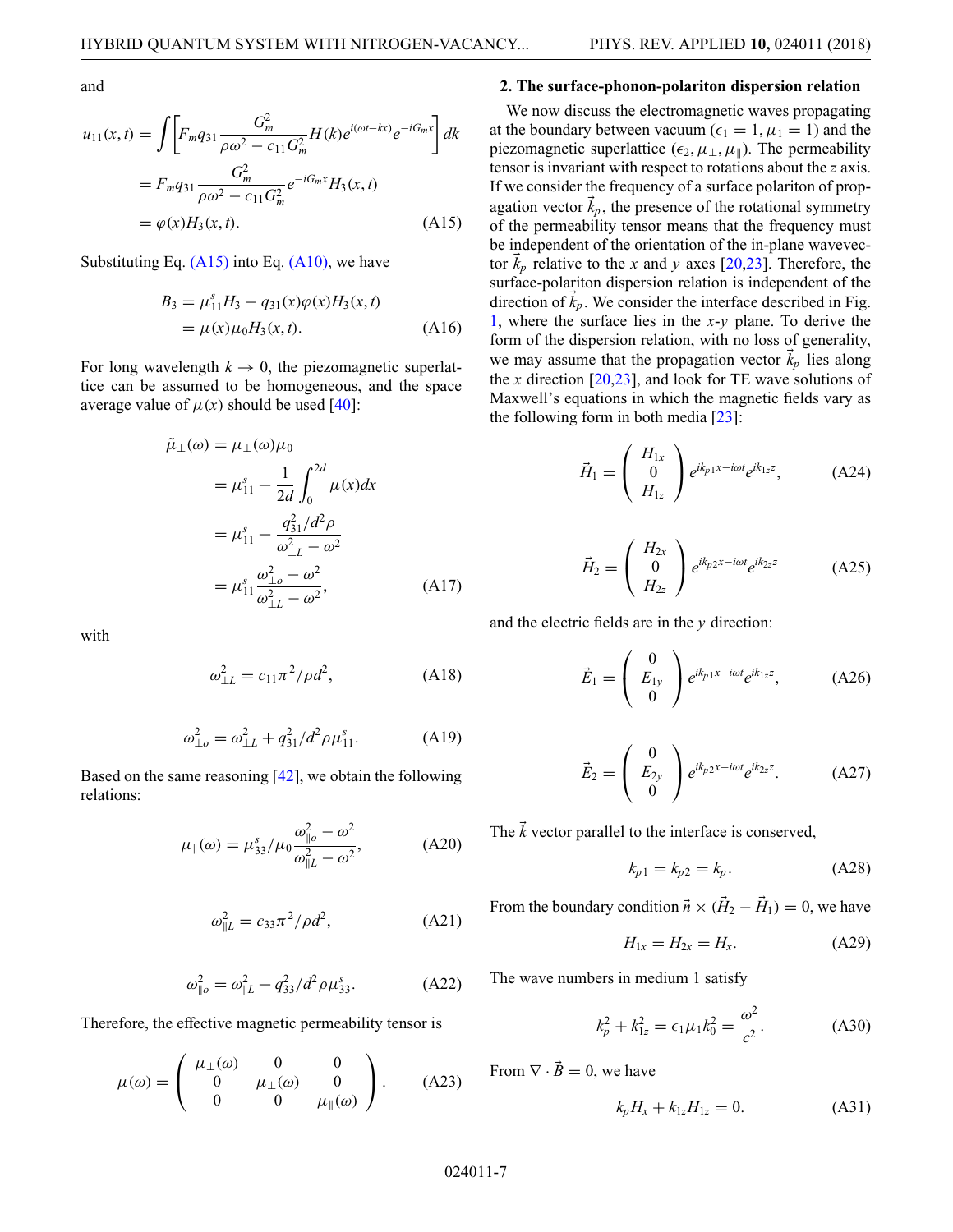In the magnetic superlattice, we have the following relations [\[23\]](#page-12-0):

$$
\frac{k_p^2}{\mu_{\parallel}} + \frac{k_{2z}^2}{\mu_{\perp}} = k_0^2 \epsilon_2, \tag{A32}
$$

<span id="page-7-0"></span>
$$
k_p \mu_{\perp} H_x + k_{2z} \mu_{\parallel} H_{2z} = 0. \tag{A33}
$$

With Eqs. [\(A28\)](#page-6-1) to [\(A33\),](#page-7-0) we can obtain the following relations for the wave numbers [\[20](#page-11-8)[,73\]](#page-13-17):

$$
k_p^2 = \frac{(\mu_1 \epsilon_2 - \mu_\perp) \mu_\parallel \mu_1}{\mu_1^2 - \mu_\perp \mu_\parallel} k_0^2, \tag{A34}
$$

$$
k_{1z}^2 = \frac{\mu_1 - \mu_{\parallel} \epsilon_2}{\mu_1^2 - \mu_{\perp} \mu_{\parallel}} k_0^2 \mu_1^2,
$$
 (A35)

$$
k_{2z}^2 = \frac{\mu_1 - \mu_{\parallel} \epsilon_2}{\mu_1^2 - \mu_{\perp} \mu_{\parallel}} k_0^2 \mu_{\perp}^2.
$$
 (A36)

Based on Eqs. [\(A34\)](#page-7-1)[–\(A36\),](#page-7-2) and using the material parameters given in Table [I](#page-7-3) [\[74](#page-13-18)[,75\]](#page-13-19), we can investigate the dispersion relation of SPHPs in the piezomagnetic superlattice. We find that there indeed exist SPHPs that propagate along the interface between vacuum and the piezomagnetic superlattice over a range of frequencies, within which the permeability  $\mu_{\perp}$  along the propagation direction is negative, and  $\mu_{\parallel}$  is positive, leading to the formation of a piezomagnetic superlattice. The numerical results are given in Fig. [2](#page-1-1) in the main text. Through Eqs. [\(A28\)](#page-6-1)[–\(A36\),](#page-7-2) we can also obtain the relation between the field components:

$$
\frac{|H_x|^2}{|H_{1z}|} = -\frac{k_{1z}^2}{k_p^2} = -\frac{\mu_1(\mu_1 - \mu_{\parallel} \epsilon_2)}{\mu_{\parallel}(\mu_1 \epsilon_2 - \mu_{\perp})},
$$
(A37)

$$
\frac{|H_x|^2}{|H_{2z}|} = -\frac{\mu_{\parallel}^2 k_{2z}^2}{\mu_{\perp}^2 k_p^2} = -\frac{\mu_{\parallel}(\mu_1 - \mu_{\parallel} \epsilon_2)}{\mu_1(\mu_1 \epsilon_2 - \mu_{\perp})}.
$$
 (A38)

If we define

$$
|H_x|^2 + |H_{1z}|^2 = |H_1|^2, \tag{A39}
$$

$$
|H_x|^2 + |H_{2z}|^2 = |H_2|^2, \tag{A40}
$$

then we can obtain

$$
|H_{x}|^{2} = -\frac{|H_{1}|^{2}\mu_{1}(\mu_{1} - \mu_{\parallel}\epsilon_{2})}{2\mu_{1}\mu_{\parallel}\epsilon_{2} - \mu_{1}^{2} - \mu_{\parallel}\mu_{\perp}}
$$
  
= 
$$
-\frac{|H_{2}|^{2}\mu_{\parallel}(\mu_{1} - \mu_{\parallel}\epsilon_{2})}{\mu_{1}(\mu_{1}\epsilon_{2} - \mu_{\perp}) - \mu_{\parallel}(\mu_{1} - \mu_{\parallel}\epsilon_{2})}, \quad (A41)
$$

<span id="page-7-3"></span>TABLE I. Material parameters for Terfenol-D considered in this work (see  $[74,75]$  $[74,75]$ ).

<span id="page-7-1"></span>

| Term                | Value                 | Units            |
|---------------------|-----------------------|------------------|
| Mass density $\rho$ | $9.23 \times 10^{3}$  | $\text{kg/m}^3$  |
| $c_{11}$            | $5.5 \times 10^{10}$  | N/m <sup>2</sup> |
| $c_{33}$            | $5.5 \times 10^{10}$  | N/m <sup>2</sup> |
| $C_{44}$            | $1.2 \times 10^{10}$  | $N/m^2$          |
| $q_{13}$            | $-200$                | N/Am             |
| $q_{33}$            | 400                   | N/Am             |
| $\mu_{11}^s$        | $6.23 \times 10^{-6}$ | $N^2/A$          |
| $\mu_{33}^s$        | $6.23 \times 10^{-6}$ | $N^2/A$          |
| $\epsilon_2$        | 10 <sup>3</sup>       |                  |

$$
|H_{1z}|^2 = \frac{|H_1|^2 \mu_{\parallel}(\mu_1 \epsilon_2 - \mu_{\perp})}{2\mu_1 \mu_{\parallel} \epsilon_2 - \mu_1^2 - \mu_{\parallel} \mu_{\perp}},
$$
 (A42)

$$
|H_{2z}|^2 = \frac{|H_2|^2 \mu_1(\mu_1 \epsilon_2 - \mu_\perp)}{\mu_1(\mu_1 \epsilon_2 - \mu_\perp) - \mu_\parallel(\mu_1 - \mu_\parallel \epsilon_2)}.
$$
 (A43)

<span id="page-7-2"></span>To obtain the relation for the electric field components, we employ Maxwell's equation

$$
\vec{E} = \frac{i}{\omega \epsilon} \nabla \times \vec{H}
$$
 (A44)

and derive the following relations:

$$
E_{1y} = E_{2y} = \frac{\mu_0 c^2}{\omega} (k_{1z} H_x - k_p H_{1z}), \tag{A45}
$$

$$
\frac{|H_1|^2}{|H_2|^2} = \frac{\mu_{\parallel}(2\mu_1\mu_{\parallel}\epsilon_2 - \mu_{\parallel}\mu_{\perp} - \mu_1^2)}{\mu_1[\mu_1(\mu_1\epsilon_2 - \mu_{\perp}) - \mu_{\parallel}(\mu_1 - \mu_{\parallel}\epsilon_2)]}, \quad (A46)
$$

$$
|E|^2 = |E_{1y}|^2 = |E_{2y}|^2 = \mu_0^2 c^2 |H_1|^2 \mu_1
$$
  
 
$$
\times \frac{\mu_1^2 - \mu_\perp \mu_\parallel}{2\mu_1 \mu_\parallel \epsilon_2 - \mu_\perp \mu_\parallel - \mu_1^2}.
$$
 (A47)

### **3. Energy density**

The density of electromagnetic field energy in a dispersive medium is given by [\[76\]](#page-13-20)

$$
U = \frac{1}{2} \left[ \epsilon_0 \frac{\partial (\omega \epsilon)}{\partial \omega} E^2 + \mu_0 \frac{\partial (\omega \mu)}{\partial \omega} H^2 \right].
$$
 (A48)

Then in the upper space  $z > 0$ , we have

$$
U_1 = \frac{1}{4} (\epsilon_0 |E_1|^2 + \mu_0 \mu_1 |H_1|^2) e^{-2|k_{1z}|z}
$$
  
= 
$$
\frac{1}{2} \mu_0 |H_1|^2 \frac{\mu_1 \mu_{\parallel} (\mu_1 \epsilon_2 - \mu_\perp)}{2 \mu_1 \mu_{\parallel} \epsilon_2 - \mu_\perp \mu_{\parallel} - \mu_1^2} e^{-2|k_{1z}|z}.
$$
 (A49)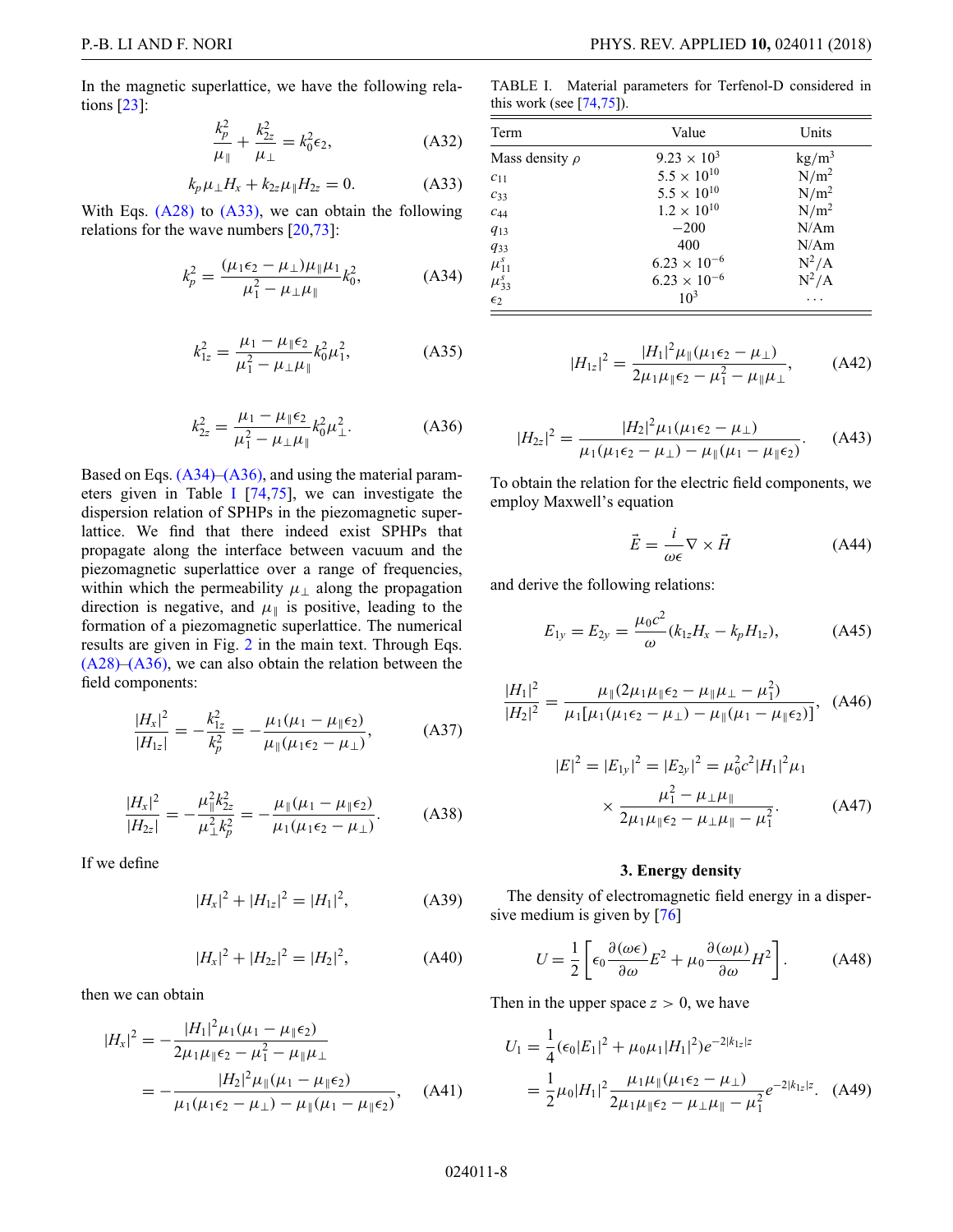In the superlattice  $z < 0$ , the electromagnetic density is

$$
U_2 = \frac{1}{4}(\mu_0 \mu_\perp |H_x|^2 + \mu_0 \mu_\parallel |H_{2z}|^2
$$
  
+  $\mu_0 \omega \frac{\partial \mu_\perp}{\partial \omega} |H_x|^2 + \mu_0 \omega \frac{\partial \mu_\parallel}{\partial \omega} |H_{2z}|^2 + \epsilon_2 \epsilon_0 |E|^2) e^{2|k_{2z}|z}$   
=  $\frac{1}{4}\mu_0 |H_2|^2 \left[ \frac{2\mu_1 \mu_\parallel (\mu_1 \epsilon_2 - \mu_\perp)}{\mu_1 (\mu_1 \epsilon_2 - \mu_\perp) - \mu_\parallel (\mu_1 - \mu_\parallel \epsilon_2)} - \frac{\omega \mu_\parallel (\mu_1 - \mu_\parallel \epsilon_2)}{\mu_1 (\mu_1 \epsilon_2 - \mu_\perp) - \mu_\parallel (\mu_1 - \mu_\parallel \epsilon_2)} \frac{\partial \mu_\perp}{\partial \omega} + \frac{\omega \mu_1 (\mu_1 \epsilon_2 - \mu_\perp)}{\mu_1 (\mu_1 \epsilon_2 - \mu_\perp) - \mu_\parallel (\mu_1 - \mu_\parallel \epsilon_2)} \frac{\partial \mu_\parallel}{\partial \omega} \right] e^{2|k_{2z}|z}.$ (A50)

The total energy density associated with the SPHPs is determined by integration over *z* [\[20\]](#page-11-8),

$$
\langle U_1 \rangle + \langle U_2 \rangle = \int_0^\infty U_1 dz + \int_{-\infty}^0 U_2 dz
$$
  
=  $\frac{1}{8} \mu_0 \frac{|H_2|^2}{|k_{2z}|} M(\mu_1, \mu_{\perp}, \mu_{\parallel}, \omega, \epsilon_2)$   
=  $\frac{1}{8} \mu_0 \frac{|H_1|^2}{|k_{1z}|} F(\mu_1, \mu_{\perp}, \mu_{\parallel}, \omega, \epsilon_2), \quad (A51)$ 

with

$$
M(\mu_1, \mu_\perp, \mu_\parallel, \omega, \epsilon_2)
$$
  
= 
$$
\frac{2\mu_1^2 \mu_\parallel(\mu_1 \epsilon_2 - \mu_\perp) - 2\mu_\parallel^2 \mu_\perp(\mu_1 \epsilon_2 - \mu_\perp)}{\mu_1[\mu_1(\mu_1 \epsilon_2 - \mu_\perp) - \mu_\parallel(\mu_1 - \mu_\parallel \epsilon_2)]}
$$
  
- 
$$
\frac{\omega \mu_\parallel(\mu_1 - \mu_\parallel \epsilon_2)}{\mu_1(\mu_1 \epsilon_2 - \mu_\perp) - \mu_\parallel(\mu_1 - \mu_\parallel \epsilon_2)} \frac{\partial \mu_\perp}{\partial \omega}
$$
  
+ 
$$
\frac{\omega \mu_1(\mu_1 \epsilon_2 - \mu_\perp)}{\mu_1(\mu_1 \epsilon_2 - \mu_\perp) - \mu_\parallel(\mu_1 - \mu_\parallel \epsilon_2)} \frac{\partial \mu_\parallel}{\partial \omega}, \quad (A52)
$$

and

$$
F(\mu_1, \mu_\perp, \mu_\parallel, \omega, \epsilon_2)
$$
\n
$$
= \frac{2\mu_1\mu_\perp\mu_\parallel(\mu_1\epsilon_2 - \mu_\perp) - 2\mu_1^3(\mu_1\epsilon_2 - \mu_\perp)}{\mu_\perp(2\mu_1\mu_\parallel\epsilon_2 - \mu_\perp\mu_\parallel - \mu_1^2)} + \frac{\omega\mu_1^2\mu_\parallel(\mu_1 - \mu_\parallel\epsilon_2)}{\mu_\perp\mu_\parallel(2\mu_1\mu_\parallel\epsilon_2 - \mu_\perp\mu_\parallel - \mu_1^2)} \frac{\partial\mu_\perp}{\partial\omega} - \frac{\omega\mu_1^3(\mu_1\epsilon_2 - \mu_\perp)}{\mu_\perp\mu_\parallel(2\mu_1\mu_\parallel\epsilon_2 - \mu_\perp\mu_\parallel - \mu_1^2)} \frac{\partial\mu_\parallel}{\partial\omega}.
$$
\n(A53)

#### **4. Quantization of the surface fields**

So far we treat the electric and magnetic fields with respect to surface-phonon polariotons as classical variables. The magnetic field in medium 1 is given by

$$
\vec{H}_1 = A_{1k}\vec{u}_{1k}e^{ik_px - i\omega t}e^{ik_{1z}z} + \text{c.c.} \tag{A54}
$$

with

$$
\vec{u}_{1k} = \frac{1}{\sqrt{\mathcal{L}}} \left( \vec{e}_x - \frac{k_p}{k_{1z}} \vec{e}_z \right). \tag{A55}
$$

 $A_{1k}$  is the amplitude that is related to the destruction operator for photons [\[77\]](#page-13-21), and  $\mathcal L$  has the dimension of a length and will be fixed later to normalize the energy of each mode [\[77\]](#page-13-21).

The total energy of the surface waves is

$$
S(\langle U_1 \rangle + \langle U_2 \rangle) = S \frac{1}{8} \mu_0 \frac{|H_1|^2}{|k_{1z}|} F
$$
  
=  $S \frac{1}{8} \mu_0 \frac{4|A_{1k}|^2}{|k_{1z}|} \frac{1}{L} \left( 1 + \frac{|k_p|^2}{|k_{1z}|^2} \right) F$   
=  $2\mu_0 S |A_{1k}|^2 = \mu_0 S A_{1k}^* A_{1k} + \mu_0 S A_{1k} A_{1k}^*$  (A56)

We use the degree of freedom to set  $\mathcal L$  to simplify the above equation, i.e., we choose

<span id="page-8-0"></span>
$$
\mathcal{L} = \frac{1}{4} \frac{F}{|k_{1z}|} \left( 1 + \frac{|k_p|^2}{|k_{1z}|^2} \right)
$$
  
= 
$$
\frac{\mu_1(\mu_{\parallel} \epsilon_2 - \mu_1) + \mu_{\parallel}(\mu_1 \epsilon_2 - \mu_{\perp})}{4 |k_{1z}| \mu_1(\mu_{\parallel} \epsilon_2 - \mu_1)} F.
$$
 (A57)

Then we find that the expression for the surface-wave energy [\(A56\)](#page-8-0) has the structure of the energy of a harmonic oscillator. By taking the equivalence

$$
A_{1k} \rightarrow \sqrt{\frac{\hbar \omega(\vec{k})}{2\mu_0 S}} \hat{a}_{\vec{k}} \qquad A_{1k}^* \rightarrow \sqrt{\frac{\hbar \omega(\vec{k})}{2\mu_0 S}} \hat{a}_{\vec{k}}^\dagger, \qquad (A58)
$$

we can obtain the quantized Hamiltonian of the surface wave with mode vector  $\vec{k}$ ,

$$
\hat{H} = \frac{1}{2}\hbar\omega(\vec{k})\left(\hat{a}_{\vec{k}}^{\dagger}\hat{a}_{\vec{k}} + \hat{a}_{\vec{k}}\hat{a}_{\vec{k}}^{\dagger}\right).
$$
 (A59)

The surface-wave field is thus quantized by association of a quantum-mechanical harmonic oscillator to each mode  $\vec{k}$ . The operators  $\hat{a}_{\vec{k}}$  and  $\hat{a}_{\vec{k}}^{\dagger}$  $\frac{1}{k}$  are annihilation and creation operators which destroy and create a quantum of SPHPs with energy  $\hbar \omega(\vec{k})$ , and obey bosonic commutation relations  $[\hat{a}_{\vec{k}},\hat{a}^\dagger_{\vec{k}}]$  $\bar{k}^{\dagger}_{\vec{k}}$ ] =  $\delta_{\vec{k}}\bar{k}$ . A single quantized surface-phonon polariton excitation is written as  $|1\rangle_k = \hat{a}^\dagger_{\vec{k}}$  $\frac{1}{k}$ |0/<sub>k</sub>, with  $|0\rangle_k$  the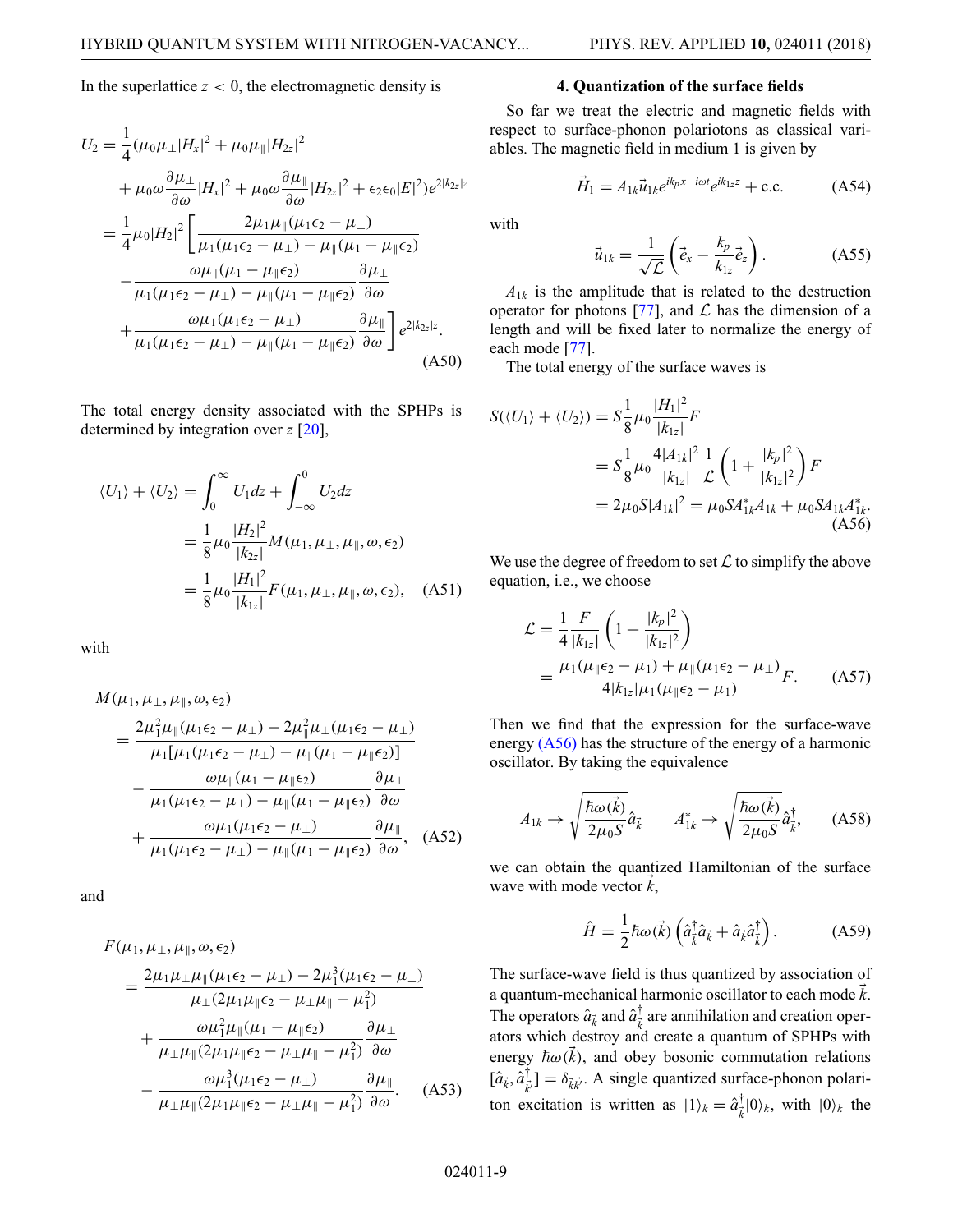P.-B. LI AND F. NORI PHYS. REV. APPLIED **10,** 024011 (2018)

vacuum state of the system. Furthermore, the field operator for the magnetic field in the upper space is given by

$$
\vec{B}_1 = \sqrt{\frac{\hbar \omega}{2\mu_0 S}} \mu_1 \mu_0 \hat{a}_{\vec{k}} \vec{u}_{1k} e^{ik_p x - i\omega t} e^{-\text{Im}(k_{1z})z} + \text{H.c.} \quad (A60)
$$

This field operator will be used to investigate the magnetic coupling between NV spins and the SPHPs, which allows us to provide a quantum theory to describe the coupling between the NV spin ensemble and the quantized SPHPs.

Note that Ref. [\[42\]](#page-12-9) studies the classical theory, while here we study the quantum theory of SPHPs. Also, Ref. [\[42\]](#page-12-9) focuses on bulk modes, while here we focus on surface modes. Other studies focus on piezoelectric superlattices, while here we focus on piezomagnetic ones.

### **5. Damping of the SPHPs**

We consider the SPHP damping associated with the nonradiative loss to the crystal. SPHPs decay nonradiatively due to interacting with the material in the form of phonon scattering, defect scattering, etc, which generally depends on the temperature and the composition of the crystals. The decay of the SPHP mode is frequency dependent, and near the SPHP resonance frequency the SPHP decay is approximately equal to the damping constant of the crystal [\[20\]](#page-11-8). If the damping of the material is taken into account, without loss of generality we can add a damping term to the piezomagnetic equations, in which case the permeability function could be written in the form [\[78,](#page-13-22)[79\]](#page-13-23)

$$
\mu_{\perp}(\omega) = \mu_{11}^s \frac{\omega_{\perp o}^2 - \omega^2 - i\kappa \omega}{\omega_{\perp L}^2 - \omega^2 - i\kappa \omega}.
$$
 (A61)

For the surface-phonon polaritons in the presence of damping, a proper damping constant between  $\kappa \sim 0.001 \omega_{\perp L}$  and  $\kappa \sim 0.01 \omega_{\perp L}$  can be chosen [\[78](#page-13-22)[,79\]](#page-13-23). Another useful figure of merit is the propagation length  $L_{\text{SPHP}}$ , which can be calculated from the decay time  $\tau_{\text{SPHP}} \sim \kappa_{\text{SPHP}}^{-1}$  and group velocity  $v_g$ , i.e.,  $L_{\text{SPHP}} = v_g / \kappa_{\text{SPHP}}$ . It is usually larger than the wavelength of SPHP modes in the low dissipation case [\[43\]](#page-12-6).

### **APPENDIX B: AN ENSEMBLE OF NV CENTERS INTERACTING WITH THE QUANTIZED MODES OF SPHPS**

## **1. A single NV spin interacting with a single SPHP mode**

The interaction of a single NV center located at  $\vec{r}_0$  with the total magnetic field can be written as

$$
\hat{H}_{\rm NV} = \hbar D \hat{S}_z^2 + \mu_B g_s B_z \hat{S}_z + \mu_B g_s \vec{B}(\vec{r}_0) \cdot \hat{\vec{S}}, \quad (B1)
$$

with  $g_s = 2$  the Landé factor of the NV center,  $\mu_B$  the Bohr magneton, and  $\hat{\vec{S}}$  the spin operator of the NV center. In the basis defined by the eigenstates of  $\hat{S}_z$ , i.e.,  $\{|m_s\rangle, m_s =$  $0, \pm 1$ , with  $\hat{S}_z | m_s \rangle = m_s | m_s \rangle$ , we get

$$
\hat{H}_{NV} = \sum_{m_S} \{ \langle m_s | [\hbar D \hat{S}_z^2 + \mu_B g_s B_z \hat{S}_z] | m_s \rangle \} | m_s \rangle \langle m_s |
$$
\n
$$
+ \sum_{m_S, m'_S} \{ \langle m_s | \mu_B g_s \vec{B} \cdot \hat{\vec{S}} | m'_s \rangle \} | m_s \rangle \langle m'_s |
$$
\n
$$
= \sum_{m_S} \{ \hbar D m_s^2 + \mu_B g_s B_z m_s \} | m_s \rangle \langle m_s |
$$
\n
$$
+ \sum_{m_S, m'_s} \mu_B g_s \hat{B}_x \langle m_s | \hat{S}_x | m'_s \rangle | m_s \rangle \langle m'_s |
$$
\n
$$
+ \sum_{m_S} \mu_B g_s m_s \hat{B}_z | m_s \rangle \langle m_s |
$$
\n
$$
= (\hbar D + \mu_B g_s B_z) | + 1 \rangle \langle + 1 | + (\hbar D - \mu_B g_s B_z) | - 1 \rangle
$$
\n
$$
\times \langle -1 | + \mu_B g_s B_{z0} (| + 1 \rangle \langle + 1 | - | - 1 \rangle \langle -1 |)
$$
\n
$$
\times (\hat{a}_{\vec{k}}^{\dagger} + \hat{a}_{\vec{k}}) + \frac{\sqrt{2}}{2} \mu_B g_s B_{x0} (\hat{a}_{\vec{k}} + \hat{a}_{\vec{k}}^{\dagger}) \langle | 0 \rangle \langle + 1 | + |
$$
\n
$$
+ 1 \rangle \langle 0 |) + \frac{\sqrt{2}}{2} \mu_B g_s B_{x0} (\hat{a}_{\vec{k}} + \hat{a}_{\vec{k}}^{\dagger})
$$
\n
$$
\times (|0 \rangle \langle -1 | + | - 1 \rangle \langle 0 |).
$$
\n(B2)

Under the condition  $|\Delta/2 + D - \omega(\vec{k})| \ll \Delta/2$ , with  $\Delta =$  $2\mu_B g_s B_z/\hbar$ , we can neglect the state  $|m_s = -1\rangle$ , due to the external field moving it far out of resonance. The static magnetic field  $B_z$  is about 3 mT that can make the above assumptions valid. This magnetic field is not a strong field, under which the lineal magnetic response of the system still holds. In this case, the static effect of the system is described by the static permeability  $\mu_{11}^s$  and  $\mu_{33}^s$ . So the static magnetic field applied to split the NV spin states can be compatible with the piezomagnetic superlattice, and will not affect the SPHP modes. Then under the rotatingwave approximation we can get the following Hamiltonian that describes the interaction between a single NV spin and a SPHP mode  $\vec{k}$ ,

$$
\hat{\mathcal{H}} = \frac{1}{2} \hbar \omega_0 \hat{\sigma}_z + \hbar \omega (\vec{k}) \hat{a}_{\vec{k}}^{\dagger} \hat{a}_{\vec{k}} \n+ \frac{\hbar g_\mu (\vec{k}, z_0)}{\sqrt{S}} \hat{\sigma}_+ \hat{a}_{\vec{k}} e^{ik_p x_0} + \text{H.c.}
$$
\n(B3)

## **2. A NV spin ensemble interacting with the SPHP modes**

We now consider the interaction between an ensemble of NV centers and the SPHP modes. As depicted in Fig.  $1(a)$ , an ensemble of NV centers is doped into a diamond crystal of thickness  $h$ , and located at positions  $\vec{r}_i$ , each of which with a fixed quantization axis pointing along one of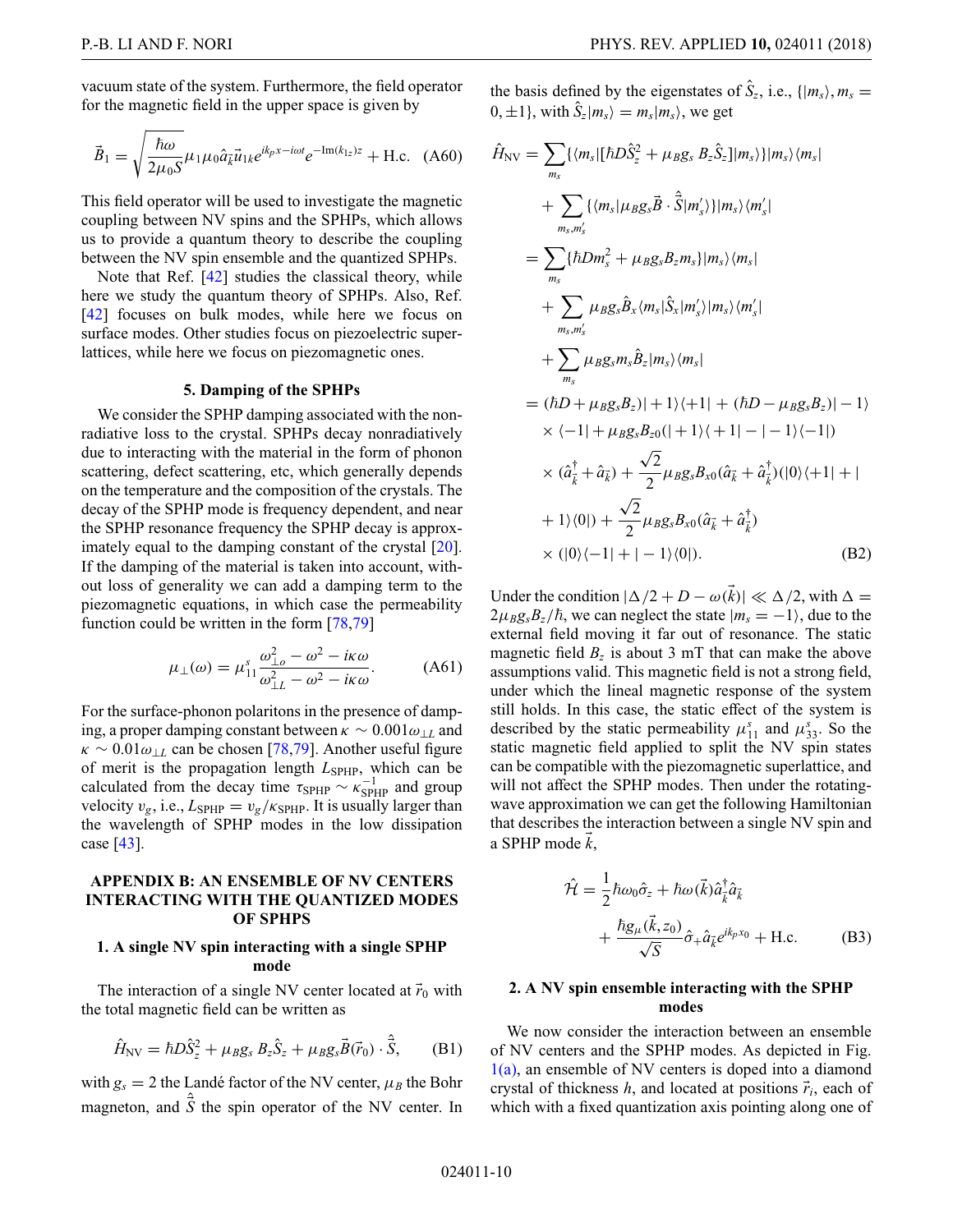the four possible crystallographic directions. If the orientations are equally distributed among the four possibilities, and the external field is homogeneous, then a quarter of the NV spins can be made resonant with the SPHP mode. In such a case, we have the following Hamiltonian for *N* NV spins in the resonant subensemble interacting with the quantized surface mode *k* ,

$$
\hat{\mathcal{H}}_{\vec{k}}^N = \sum_{i=1}^N \frac{1}{2} \hbar \omega_i \hat{\sigma}_z^i + \hbar \omega (\vec{k}) \hat{a}_{\vec{k}}^\dagger \hat{a}_{\vec{k}} \n+ \sum_{i=1}^N \frac{\hbar g_\mu(\vec{k}, z_i)}{\sqrt{S}} (\hat{\sigma}_+^i \hat{a}_{\vec{k}} e^{ik_p x_i} + \text{H.c.}), \quad (B4)
$$

where  $\omega_i = \omega_0 + \delta_i \simeq \omega_0$ , and  $\delta_i$  are random offsets accounting for the inhomogeneous broadening of the spin ensemble.

We introduce the collective operators for the spin-wave modes in the NV ensemble

$$
\hat{S}_{\vec{k}}^{\dagger} = \frac{1}{\sqrt{N}g_{\mu}^{N}(\vec{k})} \sum_{i=1}^{N} g_{\mu}(\vec{k}, z_i) \hat{\sigma}_{+}^{i} e^{ik_p x_i}, \quad (B5)
$$

with  $g^N_\mu(\vec{k}) = \sqrt{\sum_{i=1}^N |g_\mu(\vec{k}, z_i)|^2/N}$ . Consider the commutator  $[\hat{S}_{\vec{k}}, \hat{S}_{\vec{k}'}^{\dagger}] \equiv D(\vec{k}' - \vec{k})$  in the fully polarized limit:

$$
[\hat{S}_{\vec{k}}, \hat{S}_{\vec{k}'}^{\dagger}] = \frac{1}{N} \sum_{i,i'}^{N} \frac{g_{\mu}(\vec{k}', z_i')g_{\mu}(\vec{k}, z_i)}{[g_{\mu}^{N}(\vec{k})]^2} [\hat{\sigma}_{-}^{i}, \hat{\sigma}_{+}^{i'}] e^{-ik_p x_i} e^{ik_p' x_i'}
$$

$$
= \frac{1}{N} \sum_{i}^{N} \frac{g_{\mu}^{2}}{(g_{\mu}^{N})^2} e^{i(k_p' - k_p)x_i} \sim \frac{1}{N} \int_{-l/2}^{l/2} e^{i(k_p' - k_p)x} dx,
$$
(B6)

with *l* the extent of the sample along the *x* direction. When  $\Delta k = k'_p - k_p = 2\pi/l$ , the mode overlap  $D(\vec{k}_j - \vec{k}_i) = 0$ , which means the spin-wave modes in the strongly polarized limit are orthogonal. We finally get the interaction Hamiltonian for the collective NV spin mode  $\hat{S}_{\vec{k}}$  coupled to the SPHP mode  $\hat{a}_{\vec{k}}$ ,

$$
\hat{\mathcal{H}}_{\vec{k}}^I = \hbar G_{\mu}^N(\vec{k}) \left( \hat{S}_{\vec{k}}^{\dagger} \hat{a}_{\vec{k}} + \text{H.c.} \right). \tag{B7}
$$

#### **3. Decoherence of the NV centers**

We now consider the decoherence of NV centers in a diamond crystal. In the case of an ensemble of NV centers, there will be magnetic dipole-dipole interactions with other spins like paramagnetic impurities in the diamond crystal, resulting in large dephasing of the NV spins. The coupling of NV spins  $(S_i)$  with the surrounding impurity spins  $(S_k)$  is [\[11\]](#page-11-10)

$$
H_{\text{spin}} = \hbar \sum_{j,k} S_{j,z} \mathbf{D}_{jk} \cdot \vec{e}_{k,z} S_{k,z}.
$$
 (B8)

The dipole interaction vector is given by

$$
\mathbf{D}_{jk} = \frac{\mu_0 g_s^2 \mu_B^2}{4\pi\hbar} \frac{3(\vec{e}_{jk} \cdot \vec{e}_z)\vec{e}_{jk} - \vec{e}_z}{r_{jk}^3},
$$
(B9)

with  $\vec{e}_z$  the unit vector for the *z* axis set by the NV crystal axis,  $r_{jk}$  the distance between the two spins, and  $\vec{e}_{jk}$  a unit vector between them. We can estimate the dephasing for a given spin bath. For a given nitrogen spin density  $n_N$ , the typical strength of the spin-spin interaction is about  $\mu_0 g_s^2 \mu_B^2 n_N / 4\pi \hbar$ . This gives the typical dephasing rate of  $\gamma_s \sim 2$  MHz for a high nitrogen spin density of  $n_N = 10^{19}$  cm<sup>-3</sup>. Local strain and hyperfine interactions with nearby nuclear spins will also induce dephasing for the NV spins. The typical value of spin dephasing rate for this case is on the order of magnitude less than MHz. Current experiments demonstrate that the dephasing time for a NV spin ensemble is in the microsecond range, with  $\gamma_s/2\pi \sim 3$  MHz.

#### **4. The master equation**

The full dynamics of our system that takes these incoherent processes into account is described by the master equation [\[35\]](#page-12-2)

$$
\frac{d\hat{\rho}(t)}{dt} = -\frac{i}{\hbar} [\hat{\mathcal{H}}_{\vec{k}}^I, \hat{\rho}] + \gamma_{\rm s} \mathcal{D}[\hat{S}_{\vec{k}}^{\dagger} \hat{S}_{\vec{k}}] \hat{\rho} + \kappa_{\rm SPHP} \mathcal{D}[\hat{a}_{\vec{k}}] \hat{\rho},
$$
(B10)

with  $\mathcal{D}[\hat{o}]\hat{\rho} = \hat{o}\hat{\rho}\hat{o}^{\dagger} - \frac{1}{2}\hat{o}^{\dagger}\hat{o}\hat{\rho} - \frac{1}{2}\hat{\rho}\hat{o}^{\dagger}\hat{o}$  for a given operator  $\hat{o}$ . We assume that the sample is strongly polarized, which can be easily implemented by spin-selective optical pumping, and the number of spin excitations is small compared to *N*. In the low-excitation limit, the collective spin-wave mode  $\hat{S}_{\vec{k}}$  behaves as bosons, i.e., magnons. The lowest two magnon states are the state with all NV spins pointing down,  $|0\rangle_{\text{Magn}} = |0_1 0_2 \cdots 0_N \rangle$ , and the state with a single magnon excitation  $|1_k\rangle_{\text{Magn}} = \hat{S}_{\vec{k}}^{\dagger} |0\rangle_{\text{Magn}}$ . Then under the Hamiltonian  $(9)$ , the system exchanges energy coherently between a quantum of the SPHP mode and a magnon before the decoherence processes dominate the interaction.

### **5. Eigenfrequencies of the coupled magnon-polariton system**

The coupling between the spin-wave mode and the SPHP mode can be determined directly by looking at the eigenfrequencies of the coupled system while the spin ensemble is tuned into resonance with the SPHP mode.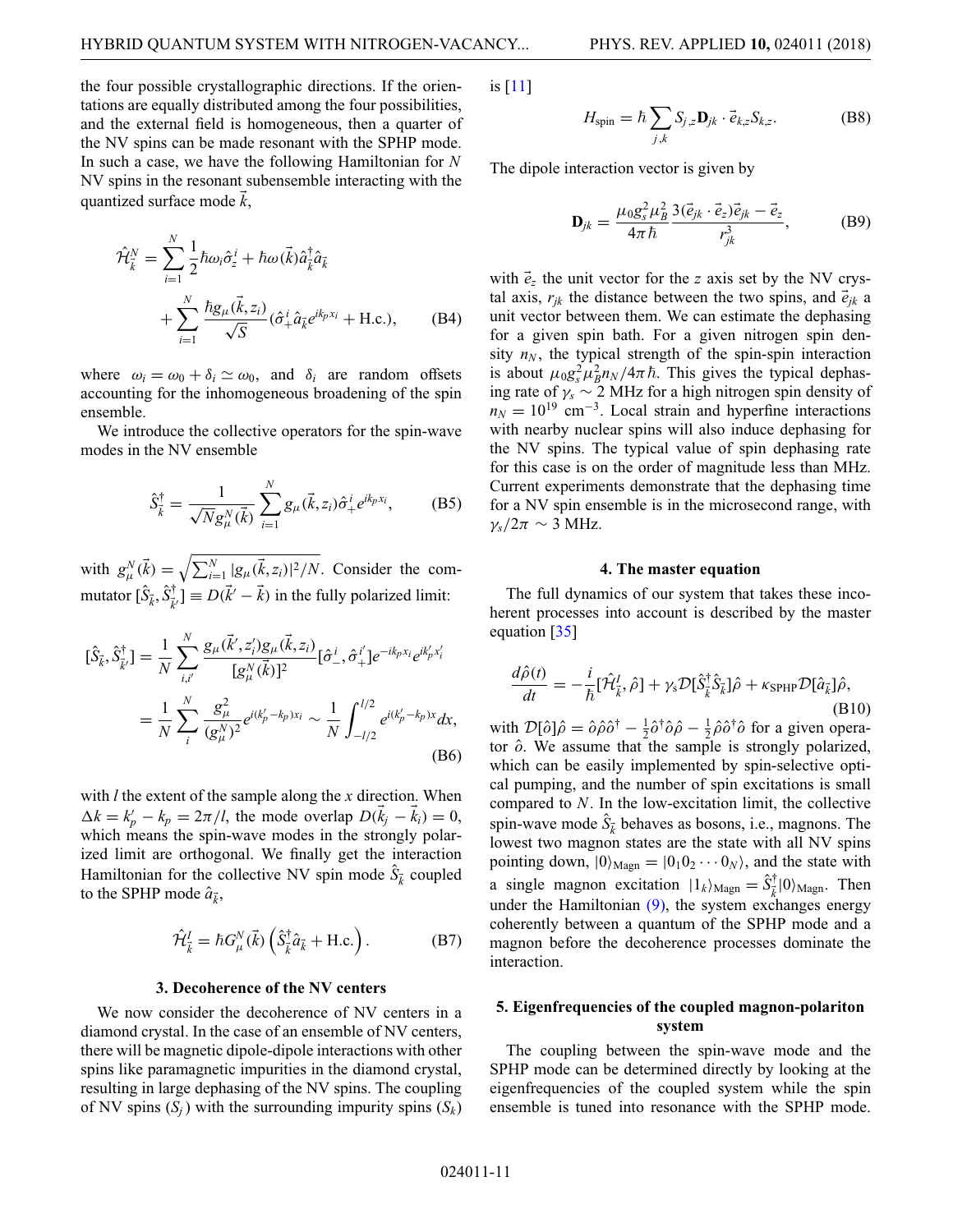To obtain the system eigenvalues, we consider the non-Hermitian Hamiltonian

$$
\hat{H}_{n-H} = \hbar(\omega_k - i\gamma_s)\hat{S}_{\vec{k}}^{\dagger}\hat{S}_{\vec{k}} + \hbar[\omega(\vec{k}) - i\kappa_{\text{SPHP}}]\hat{a}_{\vec{k}}^{\dagger}\hat{a}_{\vec{k}} + \hbar G_{\mu}^{N}(\vec{k})(\hat{S}_{\vec{k}}^{\dagger}\hat{a}_{\vec{k}} + \text{H.c.}).
$$
\n(B11)

Using the non-Hermitian Hamiltonian where the decays are taken into account, the eigenenergies and the broadenings of the coupled system can be obtained as the real and imaginary parts of the eigenvalues, respectively. The eigenvalues of  $\hat{H}_{n-H}$  are given by

$$
E^{\pm} = \hbar \left( \frac{\omega_k + \omega(\vec{k}) - i(\gamma_s + \kappa_{\text{SPHP}})}{2} \pm \left\{ (G_{\mu}^{N})^2 + \frac{1}{4} [\omega_k - \omega(\vec{k}) - i(\gamma_s + \kappa_{\text{SPHP}})]^2 \right\}^{1/2} \right).
$$
\n(B12)

Then we obtain the eigenfrequencies of the coupled magnon-polariton system  $\omega_{\pm} = \text{Re}(E^{\pm})/\hbar$ .

- <span id="page-11-0"></span>[1] L. Childress, M. V. Gurudev Dutt, J. M. Taylor, A. S. Zibrov, F. Jelezko, J. Wrachtrup, P. R. Hemmer, and M. D. Lukin, Coherent dynamics of coupled electron and [nuclear spin qubits in diamond,](https://doi.org/10.1126/science.1131871) Science **314**, 281 (2006).
- [2] M. Steger, K. Saeedi, M. L. W. Thewalt, J. J. L. Morton, H. Riemann, N. V. Abrosimov, P. Becker, and H.-J. Pohl, Quantum information storage for over 180 s using donor spins in a [28Si "semiconductor vacuum",](https://doi.org/10.1126/science.1217635) Science **336**, 1280 (2012).
- [3] Ronald Hanson and David D. Awschalom, Coherent manip[ulation of single spins in semiconductors,](https://doi.org/10.1038/nature07129) Nature (London) **453**, 1043 (2008).
- [4] T. Gaebel, M. Domhan, I. Popa, C. Wittmann, P. Neumann, F. Jelezko, J. R. Rabeau, N. Stavrias, A. D. Greentree, S. Prawer, J. Meijer, J. Twamley, P. R. Hemmer, and J. Wrachtrup, Room-temperature coherent coupling of single spins in diamond, Nat. Phys. **2**[, 408 \(2010\).](https://doi.org/10.1038/nphys318)
- [5] A. Tyryshkin, S. Tojo, J. Morton, H. Riemann, N. Abrosimov, P. Becker, H.-J. Pohl, T. Schenkel, M. Thewalt, K. Itoh, and S. Lyon, Electron spin coherence exceed[ing seconds in high-purity silicon,](https://doi.org/10.1038/nmat3182) Nat. Mater. **11**, 143 (2012).
- [6] N. Bar-Gill, L. M. Pham, A. Jarmola, D. Budker, and R. L. Walsworth, Solid-state electronic spin coherence time approaching one second, [Nat. Commun.](https://doi.org/10.1038/ncomms2771) **4**, 1743 (2013).
- [7] D. I. Schuster, A. P. Sears, E. Ginossar, L. DiCarlo, L. Frunzio, J. J. L. Morton, H. Wu, G. A. D. Briggs, B. B. Buckley, D. D. Awschalom, and R. J. Schoelkopf, High-cooperativity Coupling of Electron-spin Ensembles [to Superconducting Cavities,](https://doi.org/10.1103/PhysRevLett.105.140501) Phys. Rev. Lett. **105**, 140501 (2010).
- [8] M. W. Doherty, N. B. Manson, P. Delaney, F. Jelezko, J. Wrachtrup, and Lloyd C. L. Hollenberg, The nitrogen[vacancy colour centre in diamond,](https://doi.org/10.1016/j.physrep.2013.02.001) Phys. Rep. **528**, 1 (2013).
- <span id="page-11-1"></span>[9] B. C. Rose, A. M. Tyryshkin, H. Riemann, N. V. Abrosimov, P. Becker, H.-J. Pohl, M. L. W. Thewalt, K. M. Itoh, and S. A. Lyon, Coherent Rabi Dynamics of a Superradi[ant Spin Ensemble in a Microwave Cavity,](https://doi.org/10.1103/PhysRevX.7.031002) Phys. Rev. X **7**, 031002 (2017).
- <span id="page-11-2"></span>[10] Y. Kubo, F. R. Ong, P. Bertet, D. Vion, V. Jacques, D. Zheng, A. Dreau, J.-F. Roch, A. Auffeves, F. Jelezko, J. Wrachtrup, M. F. Barthe, P. Bergonzo, and D. Esteve, Strong Coupling of a Spin Ensemble to a Superconducting Resonator, Phys. Rev. Lett. **105**[, 140502 \(2010\).](https://doi.org/10.1103/PhysRevLett.105.140502)
- <span id="page-11-10"></span>[11] D. Marcos, M. Wubs, J. M. Taylor, R. Aguado, M. D. Lukin, and A. S. Srensen, Coupling Nitrogen-vacancy Cen[ters in Diamond to Superconducting Flux Qubits,](https://doi.org/10.1103/PhysRevLett.105.210501) Phys. Rev. Lett. **105**, 210501 (2010).
- <span id="page-11-9"></span>[12] R. Amsuss, Ch. Koller, T. Nobauer, S. Putz, S. Rotter, K. Sandner, S. Schneider, M. Schrambock, G. Steinhauser, H. Ritsch, J. Schmiedmayer, and J. Majer, Cavity QED with [Magnetically Coupled Collective Spin States,](https://doi.org/10.1103/PhysRevLett.107.060502) Phys. Rev. Lett. **107**, 060502 (2011).
- [13] S. Putz, D. O. Krimer, R. Amsüss, A. Valookaran, T. Nöbauer, J. Schmiedmayer, S. Rotter, and J. Majer, Protecting a spin ensemble against decoherence in the strong[coupling regime of cavity QED,](https://doi.org/10.1038/nphys3050) Nat. Phys. **10**, 720 (2014).
- <span id="page-11-3"></span>[14] Xiaobo Zhu, Shiro Saito, Alexander Kemp, Kosuke Kakuyanagi, Shin ichi Karimoto, Hayato Nakano, William J. Munro, Yasuhiro Tokura, Mark S. Everitt, Kae Nemoto, Makoto Kasu, Norikazu Mizuochi, and Kouichi Semba, Coherent coupling of a superconducting flux qubit to [an electron spin ensemble in diamond,](https://doi.org/10.1038/nature10462) Nature **478**, 221 (2011).
- <span id="page-11-4"></span>[15] J. H. Wesenberg, A. Ardavan, G. A. D. Briggs, J. J. L. Morton, R. J. Schoelkopf, D. I. Schuster, and K. Mlmer, Quantum Computing with an Electron Spin Ensemble, Phys. Rev. Lett. **103**[, 070502 \(2009\).](https://doi.org/10.1103/PhysRevLett.103.070502)
- [16] Hua Wu, Richard E. George, Janus H. Wesenberg, Klaus Mlmer, David I. Schuster, Robert J. Schoelkopf, Kohei M. Itoh, Arzhang Ardavan, John J. L. Morton, and G. Andrew D. Briggs, Storage of Multiple Coherent Microwave Exci[tations in an Electron Spin Ensemble,](https://doi.org/10.1103/PhysRevLett.105.140503) Phys. Rev. Lett. **105**, 140503 (2010).
- <span id="page-11-5"></span>[17] C. Grezes, B. Julsgaard, Y. Kubo, M. Stern, T. Umeda, J. Isoya, H. Sumiya, H. Abe, S. Onoda, T. Ohshima, V. Jacques, J. Esteve, D. Vion, D. Esteve, K. Mlmer, and P. Bertet, Multimode Storage and Retrieval of Microwave [Fields in a Spin Ensemble,](https://doi.org/10.1103/PhysRevX.4.021049) Phys. Rev. X **4**, 021049 (2014).
- <span id="page-11-6"></span>[18] Karl Tordrup, Antonio Negretti, and Klaus Mlmer, Holo[graphic Quantum Computing,](https://doi.org/10.1103/PhysRevLett.101.040501) Phys. Rev. Lett. **101**, 040501 (2008).
- <span id="page-11-7"></span>[19] A. Hartstein, E. Burstein, A. A. Maradudin, R. Brewer, and R. F. Wallis, Surface polaritons on semi-infinite gyromagnetic media, [J. Phys. C: Solid State Phys.](https://doi.org/10.1088/0022-3719/6/7/016) **6**, 1266 (1973).
- <span id="page-11-8"></span>[20] J. Nkoma, R. Loudon, and D. R. Tilley, Elementary properties of surface polaritons, [J. Phys. C: Solid State Phys.](https://doi.org/10.1088/0022-3719/7/19/015) **7**, 3547 (1974).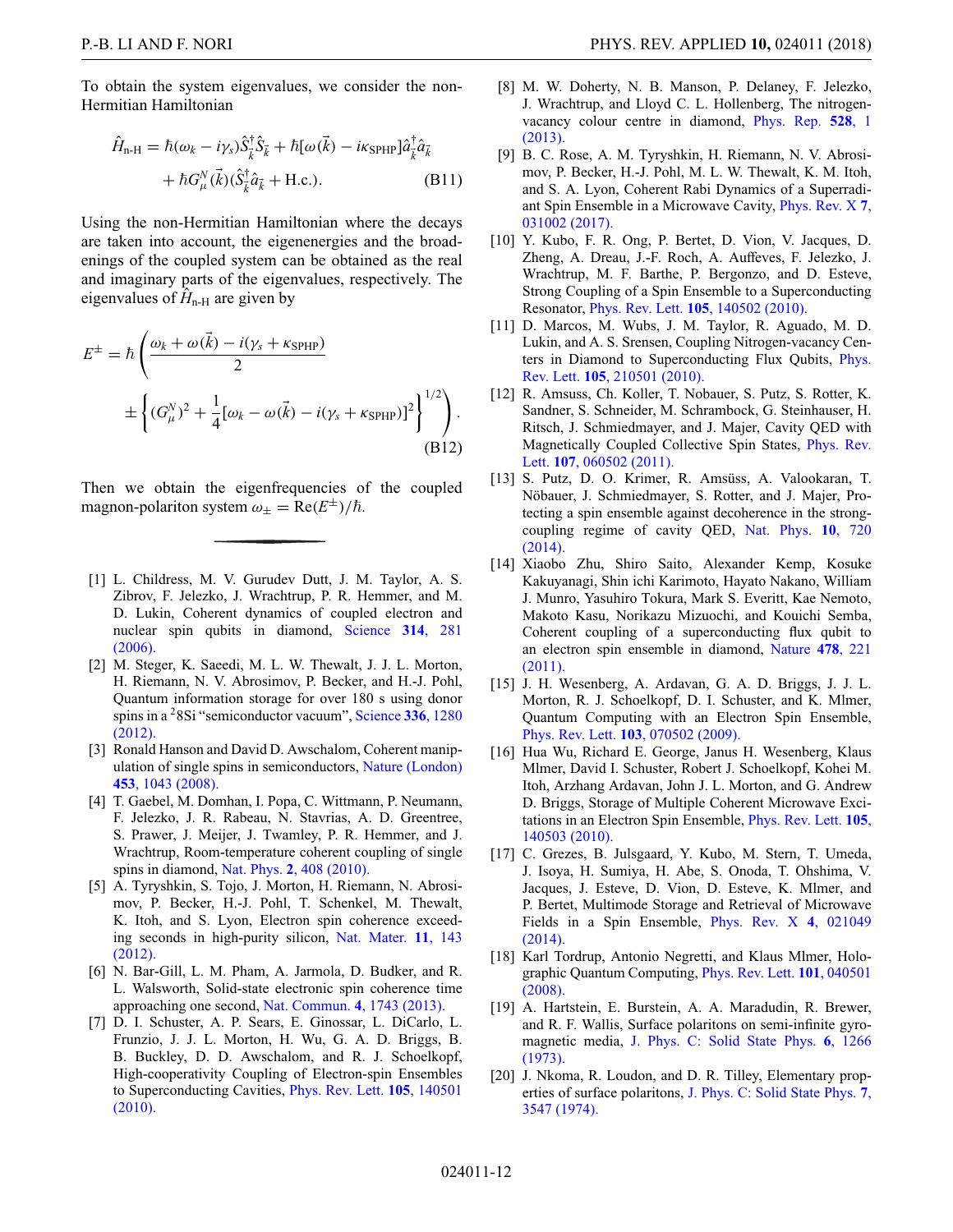- [21] E. Burstein, W. P. Chen, Y. J. Chen, and A. Hartstein, Surface polaritons—propagating electromagnetic modes at interfaces, [J. Vac. Sci. Technol.](https://doi.org/10.1116/1.1318673) **11**, 1004 (1974).
- [22] G. Borstel and H. J. Falge, Surface polaritons in semi-infinite crystals, Appl. Phys. **16**[, 211 \(1978\).](https://doi.org/10.1007/BF00885115)
- <span id="page-12-0"></span>[23] D. L. Mills and E. Burstein, Polaritons: The electro[magnetic modes of media,](https://doi.org/10.1088/0034-4885/37/7/001) Rep. Prog. Phys. **37**, 817 (1974).
- <span id="page-12-1"></span>[24] J. M. Pitarke, V. M. Silkin, E. V. Chulkov, and P. M. Echenique, Theory of surface plasmons and surfaceplasmon polaritons, Rep. Prog. Phys. **70**, 1 (2006).
- [25] William L. Barnes, Alain Dereux, and Thomas W. Ebbe[sen, Surface plasmon subwavelength optics,](https://doi.org/10.1038/nature01937) Nature **424**, 824 (2003).
- [26] D. E. Chang, A. S. Srensen, P. R. Hemmer, and M. D. [Lukin, Quantum Optics with Surface Plasmons,](https://doi.org/10.1103/PhysRevLett.97.053002) Phys. Rev. Lett. **97**, 053002 (2006).
- [27] M. S. Tame, C. Lee, J. Lee, D. Ballester, M. Paternostro, A. V. Zayats, and M. S. Kim, Single-photon Excitation of [Surface Plasmon Polaritons,](https://doi.org/10.1103/PhysRevLett.101.190504) Phys. Rev. Lett. **101**, 190504 (2008).
- [28] A. V. Akimov, A. Mukherjee, C. L. Yu, D. E. Chang, A. S. Zibrov, P. R. Hemmer, H. Park, and M. D. Lukin, Generation of single optical plasmons in metallicnanowires coupled to quantum dots, Nature **450**[, 402 \(2007\).](https://doi.org/10.1038/nature06230)
- [29] J. Bellessa, C. Bonnand, J. C. Plenet, and J. Mugnier, Strong Coupling between Surface Plasmons and Excitons [in an Organic Semiconductor,](https://doi.org/10.1103/PhysRevLett.93.036404) Phys. Rev. Lett. **93**, 036404 (2004).
- [30] T. K. Hakala, J. J. Toppari, Anton Kuzyk, M. Pettersson, H. Tikkanen, H. Kunttu, and Päivi Törmä, Vacuum Rabi Splitting Andstrong-coupling Dynamics for Surface-plasmon [Polaritons and Rhodamine6G Molecules,](https://doi.org/10.1103/PhysRevLett.103.053602) Phys. Rev. Lett. **103**, 053602 (2009).
- [31] Alexander Huck, Shailesh Kumar, Abdul Shakoor, and Ulrik L. Andersen, Controlled Coupling of a Single [Nitrogen-vacancy Center to a Silver Nanowire,](https://doi.org/10.1103/PhysRevLett.106.096801) Phys. Rev. Lett. **106**, 096801 (2011).
- [32] S. Aberra Guebrou, C. Symonds, E. Homeyer, J. C. Plenet, Yu. N. Gartstein, V. M. Agranovich, and J. Bellessa, Coherent Emission from a Disordered Organic Semiconductor [Induced by Strong Coupling with Surface Plasmons,](https://doi.org/10.1103/PhysRevLett.108.066401) Phys. Rev. Lett. **108**, 066401 (2012).
- [33] P. Törmä and William L. Barnes, Strong coupling between [surface plasmon polaritons and emitters: A review,](https://doi.org/10.1088/0034-4885/78/1/013901) Rep. Prog. Phys. **78**, 013901 (2014).
- [34] Harald Kübler, J. P. Shaffer, T. Baluktsian, R. Löw, and T. Pfau, Coherent excitation of Rydbergatoms in [micrometre-sized atomic vapour cells,](https://doi.org/10.1038/nphoton.2009.260) Nat. Photon. **4**, 112 (2010).
- <span id="page-12-2"></span>[35] A. González-Tudela, P. A. Huidobro, L. Martn-Moreno, C. Tejedor, and F. J. Garcá-Vidal, Theory of Strong Coupling between Quantum Emitters and Propagating Surface Plasmons, Phys. Rev. Lett. **110**[, 126801 \(2013\).](https://doi.org/10.1103/PhysRevLett.110.126801)
- <span id="page-12-3"></span>[36] S. Dai, Z. Fei, Q. Ma, A. S. Rodin, M. Wagner, A. S. McLeod, M. K. Liu, W. Gannett, W. Regan, K. Watanabe, T. Taniguchi, M. Thiemens, G. Dominguez, A. H. Castro Neto, A. Zettl, F. Keilmann, P. Jarillo-Herrero, M. M. Fogler, and D. N. Basov, Tunable phonon polaritons

in atomically thin van der Waals crystals of boron nitride, Science **343**[, 1125 \(2014\).](https://doi.org/10.1126/science.1246833)

- [37] Joshua D. Caldwell, Andrey V. Kretinin, Yiguo Chen, Vincenzo Giannini, Michael M. Fogler, Yan Francescato, Chase T. Ellis, Joseph G. Tischler, Colin R. Woods, Alexander J. Giles, Minghui Hong, Kenji Watanabe, Takashi Taniguchi, Stefan A. Maier, and Kostya S. Novoselov, Sub-diffractional volume-confined polaritons in the natural hyperbolic material hexagonal boron nitride, [Nat. Commun.](https://doi.org/10.1038/ncomms6221) **5**, 5221 (2014).
- <span id="page-12-4"></span>[38] Xiaoji G. Xu, Behnood G. Ghamsari, Jian-Hua Jiang, Leonid Gilburd, Gregory O. Andreev, Chunyi Zhi, Yoshio Bando, Dmitri Golberg, Pierre Berini, and Gilbert C. Walker, One-dimensional surface phonon polaritons [in boron nitride nanotubes,](https://doi.org/10.1038/ncomms5782) Nat. Commun. **5**, 4782 (2014).
- <span id="page-12-5"></span>[39] Yan-qing Lu, Yong-yuan Zhu, Yan-feng Chen, Shi-ning Zhu, Nai-ben Ming, and Yi-Jun Feng, Optical properties of an ionic-type phononic crystal, Science **284**[, 1822 \(1999\).](https://doi.org/10.1126/science.284.5421.1822)
- <span id="page-12-11"></span>[40] Yong-yuan Zhu, Xue-jin Zhang, Yan-qing Lu, Yan-feng Chen, Shi-ning Zhu, and Nai-ben Ming, New Type of [Polariton in a Piezoelectric Superlattice,](https://doi.org/10.1103/PhysRevLett.90.053903) Phys. Rev. Lett. **90**, 053903 (2003).
- <span id="page-12-10"></span>[41] Ruo-Cheng Yin, Cheng He, Ming-Hui Lu, Yan-Qing Lu, and Yan-Feng Chen, Polaritons in an artificial ionic-type crystal made of two-dimensional periodically inversed [multi-domain ferroelectric crystals,](https://doi.org/10.1063/1.3554831) J. Appl. Phys. **109**, 064110 (2011).
- <span id="page-12-9"></span>[42] H. Liu, S. N. Zhu, Z. G. Dong, Y. Y. Zhu, Y. F. Chen, N. B. Ming, and Xiang Zhang, Coupling of electromagnetic waves and superlattice vibrations in a piezomagnetic superlattice: Creation of a polariton through the piezomagnetic effect, Phys. Rev. B **71**[, 125106 \(2005\).](https://doi.org/10.1103/PhysRevB.71.125106)
- <span id="page-12-6"></span>[43] Xi-kui Hu, Yang Ming, Xue-jin Zhang, Yan-qing Lu, and Yong-yuan Zhu, Mimicing surface phonon polaritons in microwave band based on ionic-type phononic crystal, [Appl. Phys. Lett.](https://doi.org/10.1063/1.4758467) **101**, 151109 (2012).
- <span id="page-12-7"></span>[44] Jiteng Sheng, Yuanxi Chao, and James P. Shaffer, Strong Coupling of Rydberg Atoms and Surface Phonon Polaritons [on Piezoelectric Superlattices,](https://doi.org/10.1103/PhysRevLett.117.103201) Phys. Rev. Lett. **117**, 103201 (2016).
- <span id="page-12-8"></span>[45] Ze-Liang Xiang, Sahel Ashhab, J. Q. You, and Franco Nori, Hybrid quantum circuits: Superconducting circuits interact[ing with other quantum systems,](https://doi.org/10.1103/RevModPhys.85.623) Rev. Mod. Phys. **85**, 623 (2013).
- [46] J. Verdú, H. Zoubi, Ch. Koller, J. Majer, H. Ritsch, and J. Schmiedmayer, Strong Magnetic Coupling of an Ultracold [Gas to a Superconducting Waveguide Cavity,](https://doi.org/10.1103/PhysRevLett.103.043603) Phys. Rev. Lett. **103**, 043603 (2009).
- [47] Peng-Bo Li, Ze-Liang Xiang, Peter Rabl, and Franco Nori, Hybrid Quantum Device with Nitrogen-vacancy Centers in [Diamond Coupled to Carbon Nanotubes,](https://doi.org/10.1103/PhysRevLett.117.015502) Phys. Rev. Lett. **117**, 015502 (2016).
- [48] Peng-Bo Li, Yong-Chun Liu, S.-Y. Gao, Ze-Liang Xiang, Peter Rabl, Yun-Feng Xiao, and Fu-Li Li, Hybrid Quantum Device based on NV Centers in Diamond Nanomechanical Resonators Plus Superconducting Waveguide Cavities, [Phys. Rev. Applied](https://doi.org/10.1103/PhysRevApplied.4.044003) **4**, 044003 (2015).
- [49] A. André, D. DeMille, J. M. Doyle, M. D. Lukin, S. E. Maxwell, P. Rabl, R. J. Schoelkopf, and P. Zoller, A